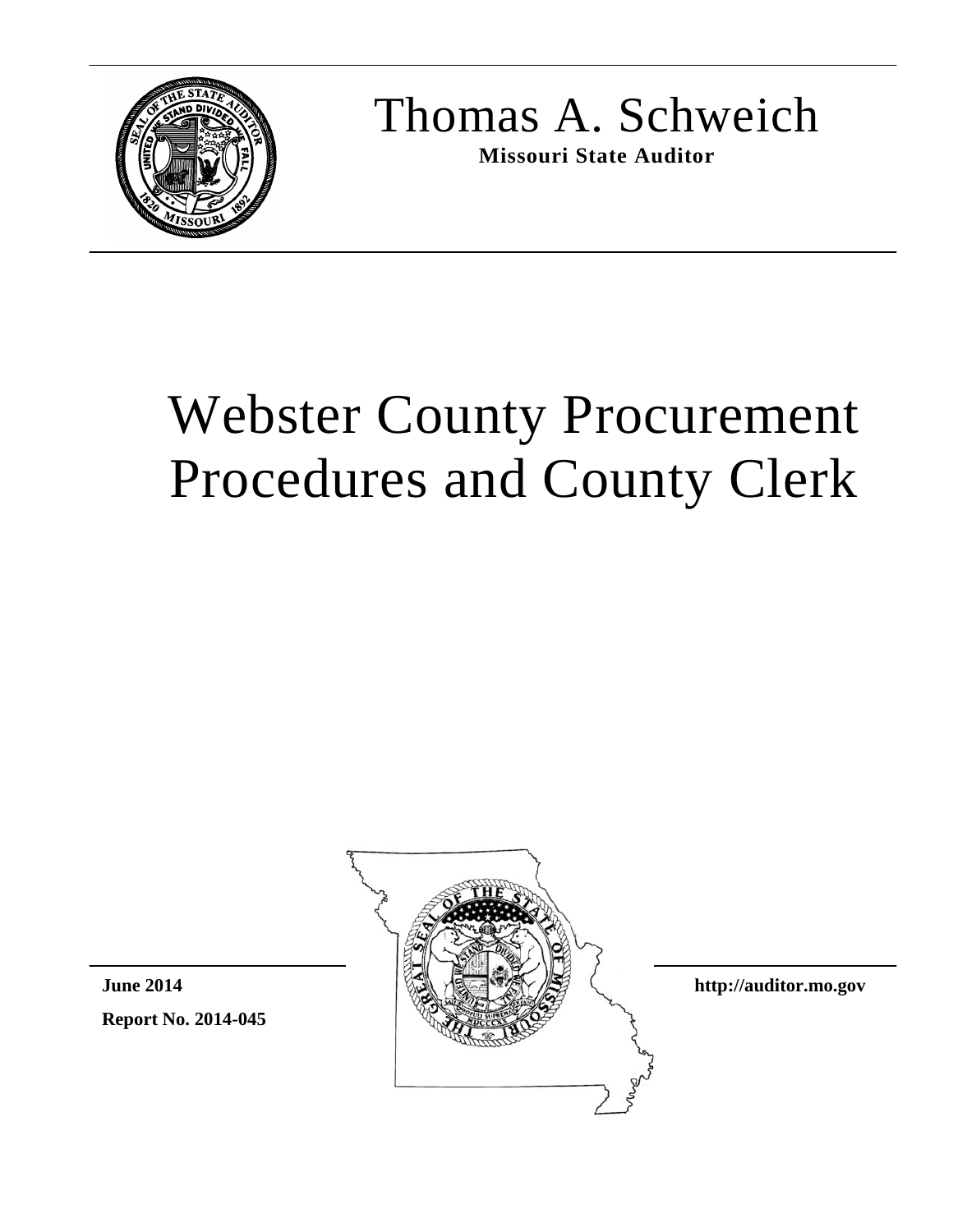

## CITIZENS SUMMARY

## **Findings in the audit of Webster County Procurement Procedures and County Clerk**

| <b>Improper Purchases, Missing</b><br>Receipts, and<br>Unauthorized/Unapproved<br>Purchases | The former Administrative Assistant to the County Clerk made a total of at<br>least \$17,676 in improper personal purchases with county credit cards,<br>county charge accounts, and county checks, and this activity remained<br>undetected for more than 3 years. In addition, this employee did not transmit<br>\$201 received to the County Treasurer, and additional monies could be<br>missing. This employee also purchased \$774 worth of items, including gift<br>cards, a clock, and head phones, without authorization. Billy Breitenstein,<br>the former Administrative Assistant, was charged with felony stealing and<br>fraudulent use of a credit device on June 9, 2014.                                                                                                                                                                                                                                                                                                                                                                                                                                                                                                                                                                                                                                                                                                                                                                                          |
|---------------------------------------------------------------------------------------------|------------------------------------------------------------------------------------------------------------------------------------------------------------------------------------------------------------------------------------------------------------------------------------------------------------------------------------------------------------------------------------------------------------------------------------------------------------------------------------------------------------------------------------------------------------------------------------------------------------------------------------------------------------------------------------------------------------------------------------------------------------------------------------------------------------------------------------------------------------------------------------------------------------------------------------------------------------------------------------------------------------------------------------------------------------------------------------------------------------------------------------------------------------------------------------------------------------------------------------------------------------------------------------------------------------------------------------------------------------------------------------------------------------------------------------------------------------------------------------|
| Procurement Controls and<br>Procedures                                                      | The County Commission and County Clerk did not adequately segregate<br>county procurement duties or provide adequate oversight, which allowed the<br>misappropriation to continue undetected for a significant period of time. In<br>addition, the Administrative Assistant was allowed to use flextime during<br>the regular work week and he sometimes worked when no one else was<br>present, which likely contributed to the misappropriation of funds. The<br>County Commission and the County Clerk did not perform adequate<br>reviews of vendor jackets, credit card statements, invoices, or other<br>supporting documentation. The Administrative Assistant sometimes created,<br>altered, or did not submit credit card statements for review, and also<br>misclassified purchases in the county's accounting system to conceal<br>improper purchases. The County Commission and County Clerk lack<br>adequate physical controls and written policies to ensure the appropriate<br>usage of credit cards. Neither the County Commission nor the County Clerk<br>performed adequate reviews of Staples charge account activity and<br>supporting documentation, which allowed improper personal<br>and<br>unauthorized purchases. Also, because there was no reconciliations of<br>invoices to the vendor jacket, the county overpaid Staples \$1,000 in January<br>2013. Staples applied the overpayment to subsequent purchases, but \$360 is<br>still due the county. |
| <b>County Clerk Receipts</b>                                                                | The County Clerk did not adequately segregate accounting duties or provide<br>adequate oversight of receipts, transmittals, and related records, which<br>increases the risk of loss, theft, or misuse of funds going undetected. The<br>county's controls and procedures over receipting and transmitting monies<br>are not sufficient, and there is no assurance all monies received are<br>transmitted. The Administrative Assistant and other office personnel did not<br>always issue receipt slips for monies received, indicate the method of<br>payment, issue receipt slips in numerical sequence, retain copies of voided<br>and blank receipt slips, and did not record some monies received on the<br>month-end transmittal report and transmit them to the County Treasurer.                                                                                                                                                                                                                                                                                                                                                                                                                                                                                                                                                                                                                                                                                          |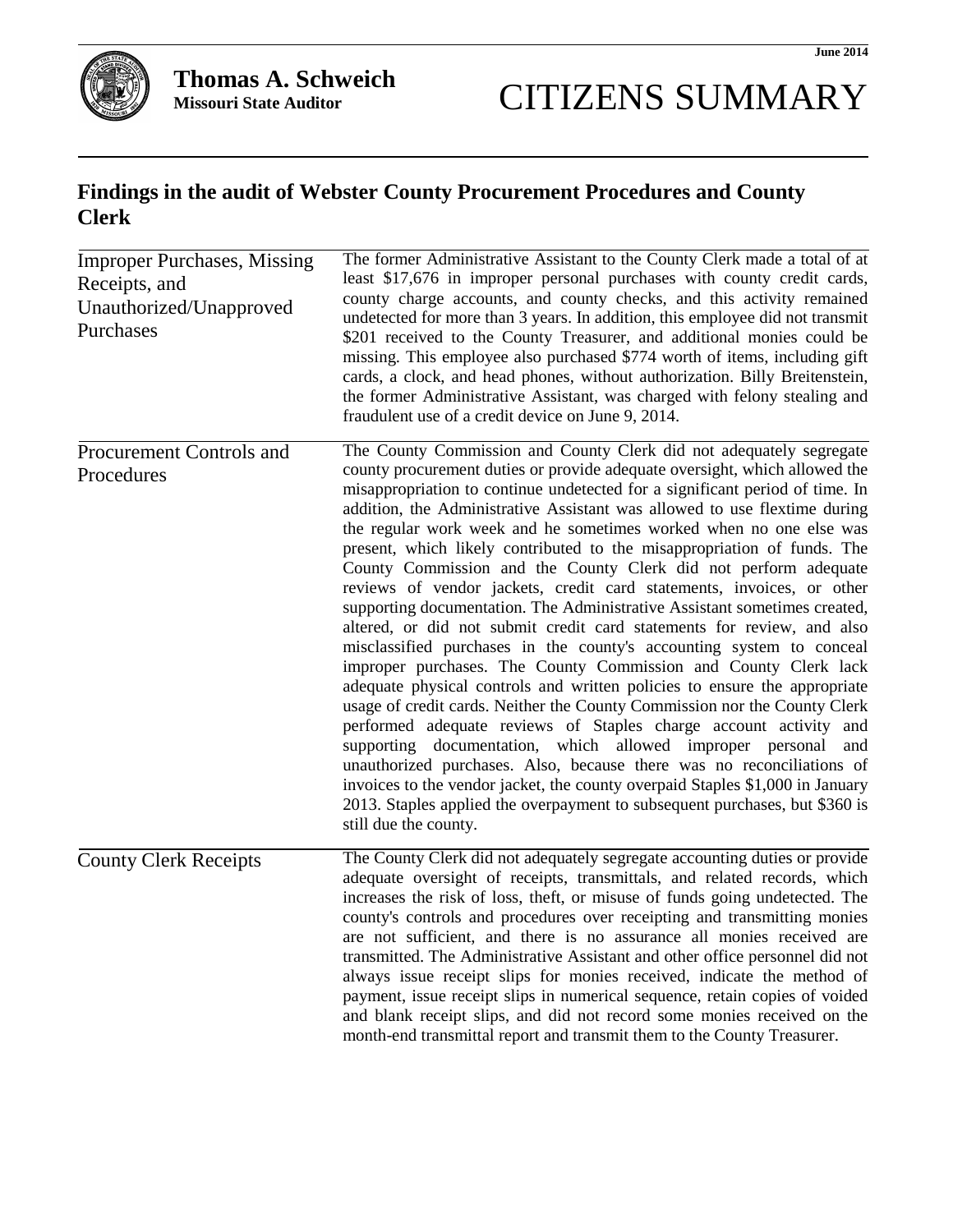## Additional Comments

Because counties are managed by several separately-elected individuals, an audit finding made with respect to one office does not necessarily apply to the operations in another office. The overall rating assigned to the county is intended to reflect the performance of the county as a whole. It does not indicate the performance of any one elected official or county office.

In the areas audited, the overall performance of this entity was **Poor**.\*

**\***The rating(s) cover only audited areas and do not reflect an opinion on the overall operation of the entity. Within that context, the rating scale indicates the following:

| <b>Excellent:</b> | The audit results indicate this entity is very well managed. The report contains no findings. In addition, if<br>applicable, prior recommendations have been implemented.                                                                                                                                                                                                        |
|-------------------|----------------------------------------------------------------------------------------------------------------------------------------------------------------------------------------------------------------------------------------------------------------------------------------------------------------------------------------------------------------------------------|
| Good:             | The audit results indicate this entity is well managed. The report contains few findings, and the entity has indicated<br>most or all recommendations have already been, or will be, implemented. In addition, if applicable, many of the<br>prior recommendations have been implemented.                                                                                        |
| Fair:             | The audit results indicate this entity needs to improve operations in several areas. The report contains several<br>findings, or one or more findings that require management's immediate attention, and/or the entity has indicated<br>several recommendations will not be implemented. In addition, if applicable, several prior recommendations have<br>not been implemented. |
| Poor:             | The audit results indicate this entity needs to significantly improve operations. The report contains numerous<br>findings that require management's immediate attention, and/or the entity has indicated most recommendations will<br>not be implemented. In addition, if applicable, most prior recommendations have not been implemented.                                     |

#### **All reports are available on our Web site: auditor.mo.gov**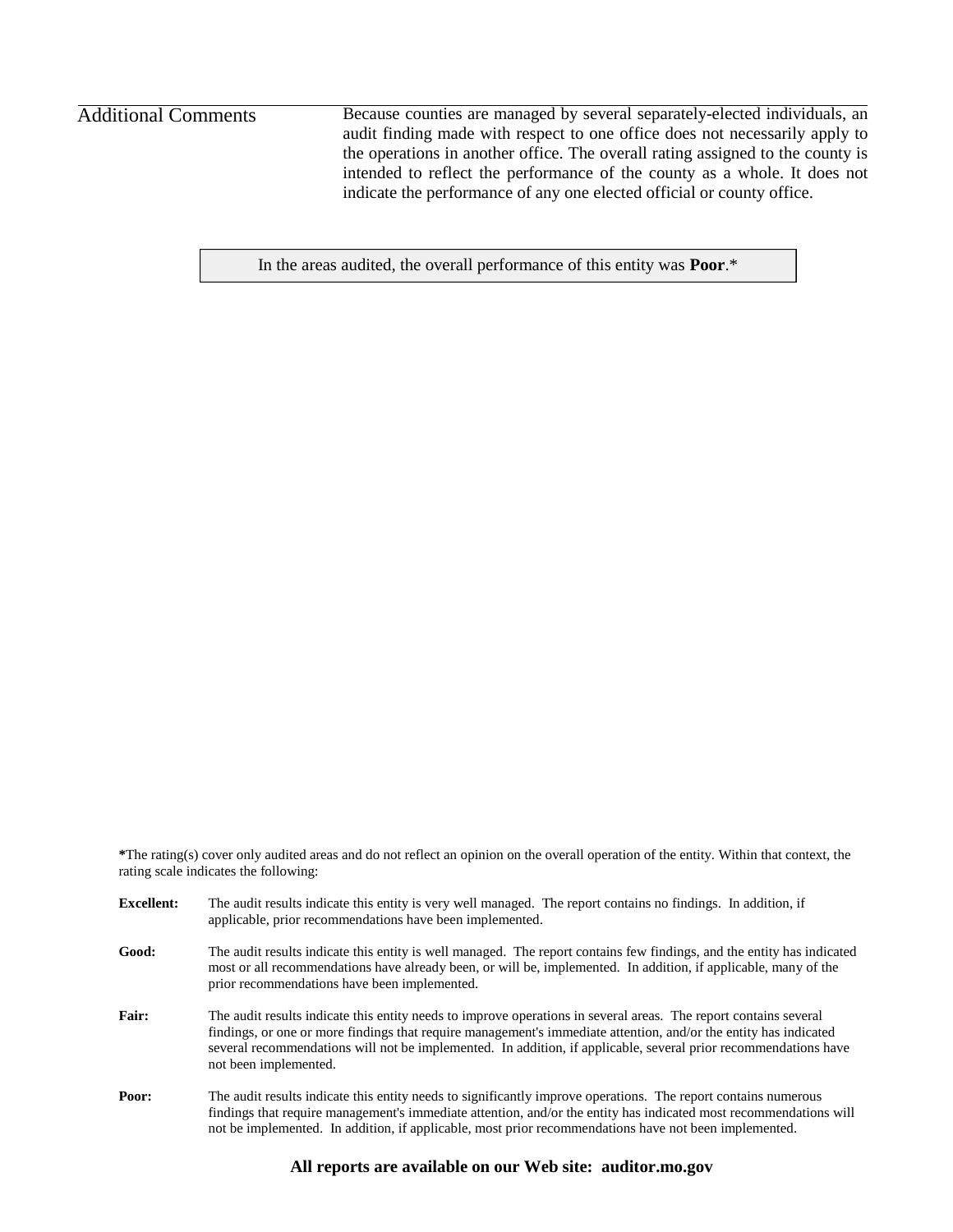## Webster County Procurement Procedures and County Clerk Table of Contents

| <b>State Auditor's Report</b>                                                                                 |                                              | $\overline{2}$ |
|---------------------------------------------------------------------------------------------------------------|----------------------------------------------|----------------|
| <b>Management Advisory</b><br><b>Report - State Auditor's</b><br>Findings                                     | 1. Improper Purchases, Missing Receipts, and |                |
| Organization and Statistical<br>Information                                                                   |                                              | 15             |
| <b>Supporting Documentation</b><br>of Improper Purchases,<br>Missing Receipts, and<br>Unauthorized/Unapproved |                                              | 16             |

Purchases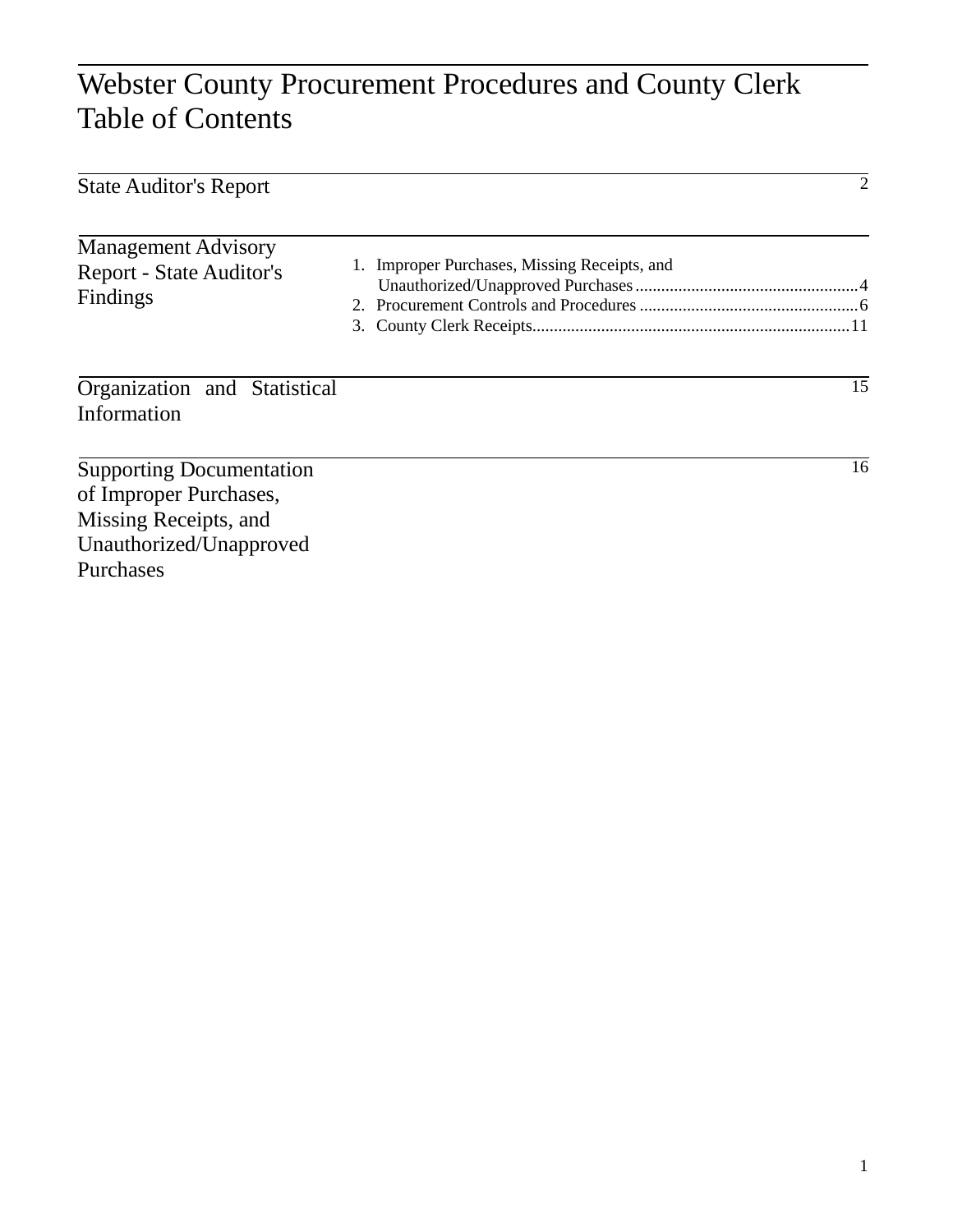

## **THOMAS A. SCHWEICH Missouri State Auditor**

To the County Commission and County Clerk of Webster County

We have audited certain county disbursement operations and the County Clerk of Webster County. During our audit of Webster County in fulfillment of our duties under Section 29.230, RSMo, it was determined county funds had been misappropriated. The scope of our audit included, but was not necessarily limited to January 1, 2012, through July 26, 2013. The objectives of our audit were to:

- 1. Evaluate the County Commission's and County Clerk's internal controls over significant management and financial functions.
- 2. Evaluate the County Commission's and County Clerk's compliance with certain legal provisions and county policies.
- 3. Determine the extent of misappropriated county funds and monies missing.

Our methodology included reviewing written policies and procedures, financial records, and other pertinent documents; interviewing various personnel of the county, as well as certain external parties; and testing selected transactions. We obtained an understanding of internal controls that are significant within the context of the audit objectives and assessed whether such controls have been properly designed and placed in operation. We also obtained an understanding of legal provisions that are significant within the context of the audit objectives, and we assessed the risk that illegal acts, including fraud, and violations of contract or other legal provisions could occur. Based on that risk assessment, we designed and performed procedures to provide reasonable assurance of detecting instances of noncompliance significant to those provisions.

We conducted our audit in accordance with the standards applicable to performance audits contained in *Government Auditing Standards*, issued by the Comptroller General of the United States. Those standards require that we plan and perform our audit to obtain sufficient, appropriate evidence to provide a reasonable basis for our findings and conclusions based on our audit objectives. We believe that the evidence obtained provides such a basis.

The accompanying Organization and Statistical Information is presented for informational purposes. This information was obtained from the county's management and was not subjected to the procedures applied in our audit of the county.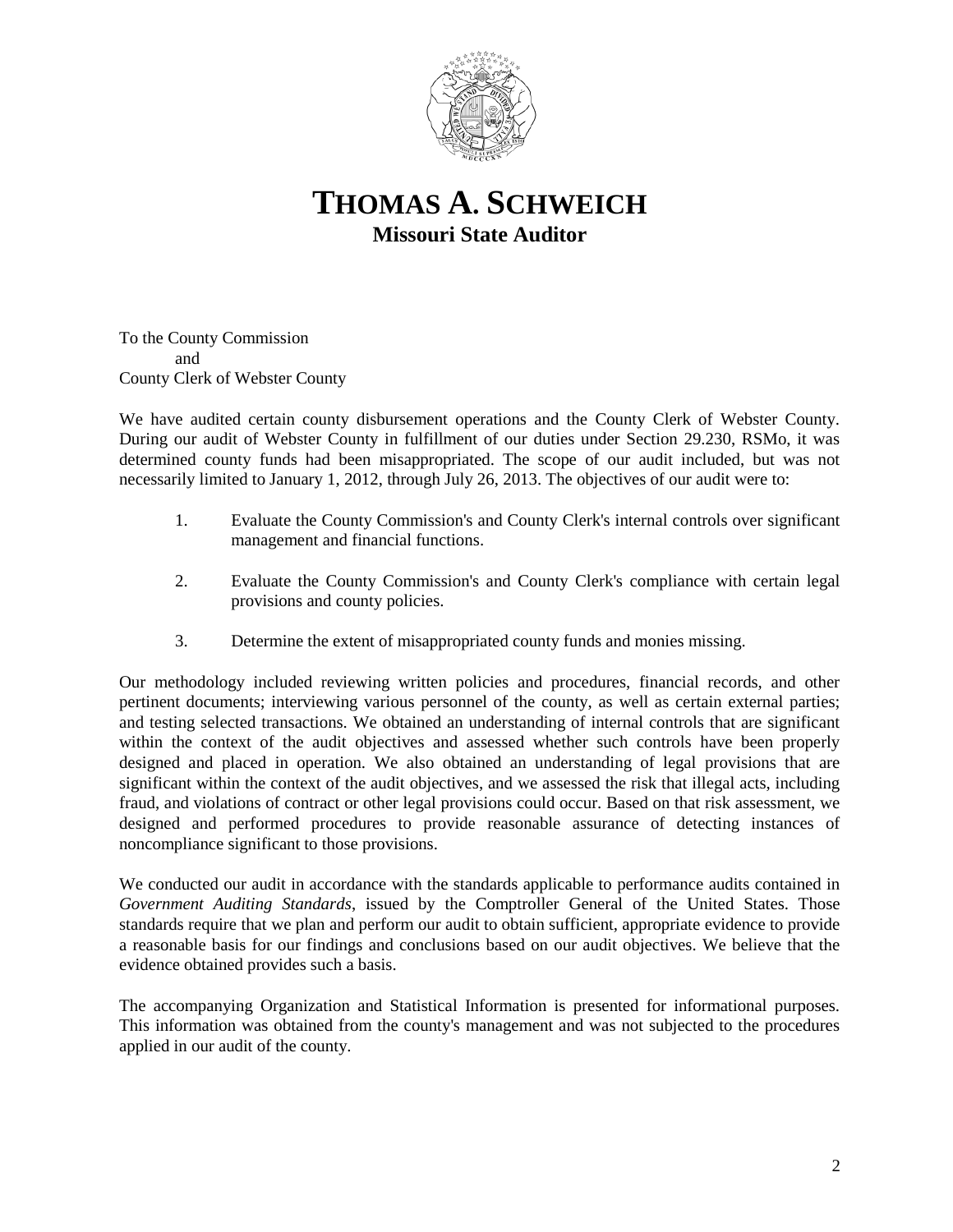For the areas audited, we identified (1) deficiencies in internal controls, (2) no significant noncompliance with legal provisions but noncompliance with county policies, and (3) misappropriated county funds and missing monies totaling at least \$18,651. The accompanying Management Advisory Report presents our findings arising from our audit of certain disbursement operations of Webster County and the Webster County Clerk.

An audit of certain operations of Webster County, fulfilling our obligations under Section 29.230, RSMo, is still in progress, and any additional findings and recommendations will be included in the subsequent report.

Thomas A Schwel

Thomas A. Schweich State Auditor

The following auditors participated in the preparation of this report:

Deputy State Auditor: Harry J. Otto, CPA Director of Audits: Regina Pruitt, CPA Audit Manager: Pamela Allison Tillery, CPA In-Charge Auditor: Roberta Bledsoe Audit Staff: Michelle Crawford, M.Acct., CIA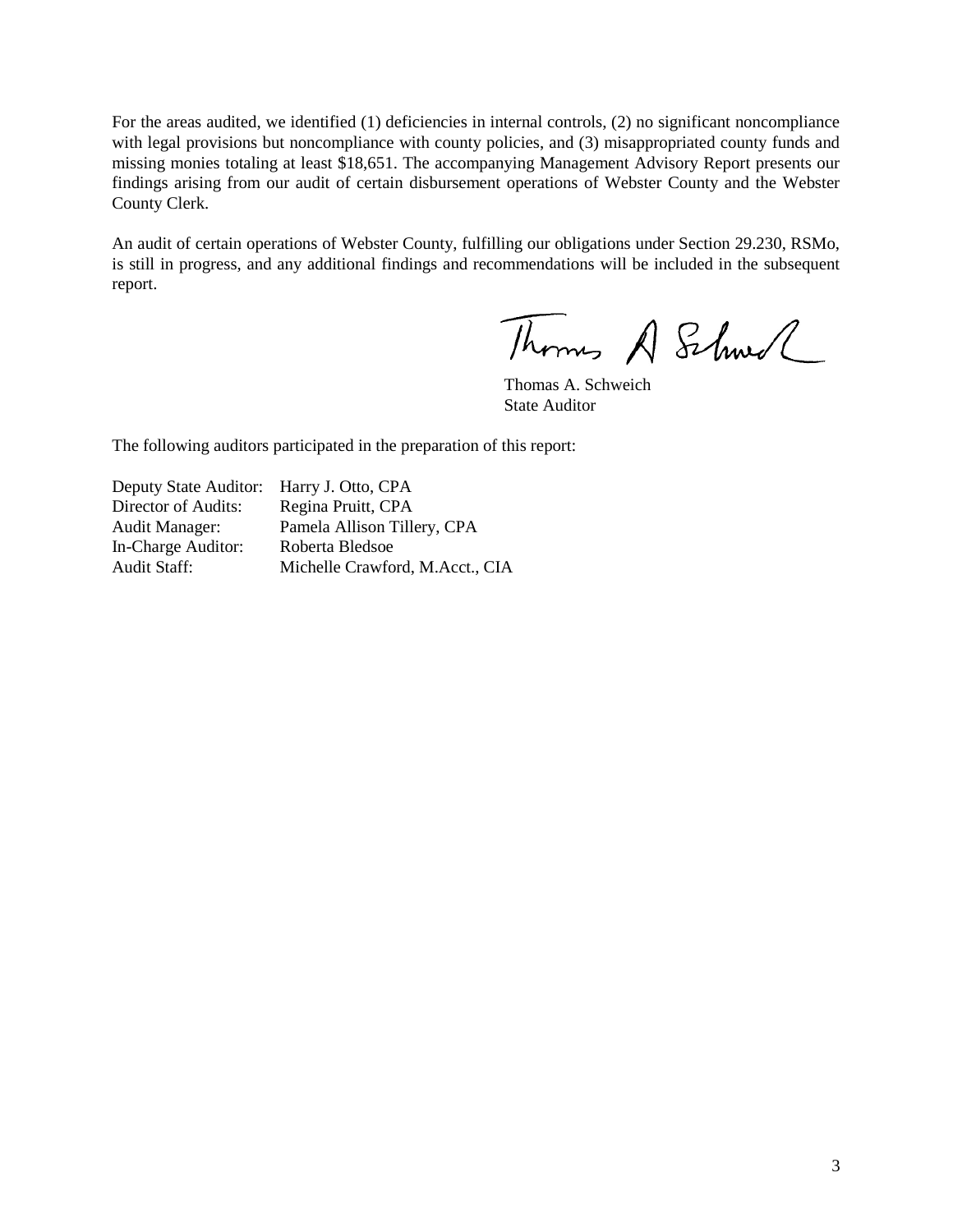## $W<sub>P</sub>$  Poport Management Advisory Report Webster County Procurement Procedures and County Clerk State Auditor's Findings

**1. Improper Purchases, Missing Receipts, and Unauthorized/ Unapproved Purchases**

The former Administrative Assistant to the County Clerk made improper purchases with county credit cards, county charge accounts, and county checks, and this activity remained undetected for more than 3 years. In addition, this employee did not transmit some monies received to the County Treasurer. Significant weaknesses in internal controls and recordkeeping procedures resulted in these misappropriations occurring and going undetected for a significant period of time.

Numerous improper purchases for personal items totaling at least \$17,676 were made from May 28, 2010, to July 26, 2013. Weaknesses with the county's procurement function indicate additional county funds could have been misappropriated. In addition, \$201 of various fees and all-terrain vehicle (ATV) permit monies collected between July 9, 2012, and May 28, 2013 in the County Clerk's office were not transmitted to the County Treasurer. Problems with ATV permit and liquor license records indicate additional monies collected in the County Clerk's office could be missing. Also, various items totaling \$774 purchased without authorization or approval from March 18, 2013, to July 8, 2013, were found in the County Clerk's office after termination of the Administrative Assistant.

In August 2013, personnel in the County Clerk's office determined the Administrative Assistant had fraudulently acquired a county credit card. At the request of the County Commission and County Clerk, the County Prosecuting Attorney contacted the Missouri State Highway Patrol (MSHP) on August 9, 2013, to investigate a fraudulently acquired credit card, missing records, and unauthorized access into the county's accounting system. The County Commission and County Clerk notified the State Auditor's office (SAO) on October 1, 2013, of their concerns and the related MSHP investigation, and provided documentation showing some improper purchases. Audit work by the SAO identified additional improper purchases and missing monies.

Billy Breitenstein, the County Clerk's Administrative Assistant, was terminated on July 26, 2013, for reasons unrelated to misuse of county credit cards. He was charged with felony stealing and fraudulent use of a credit device on June 9, 2014. The MSHP investigation discovered some improperly purchased items (e.g., an external hard drive, guns, and a taser) that were located in the Administrative Assistant's residence. Mr. Breitenstein was primarily responsible for all county procurement and accounting duties (assumed the duties of the accounts payable clerk who left county employment in March 2010), and receipting and transmitting of monies for the County Clerk's office.

As stated in the State Auditor's Report, the scope of our audit included, but was not necessarily limited to the period January 1, 2012, through July 26, 2013. After identification of possible misappropriation of county funds, we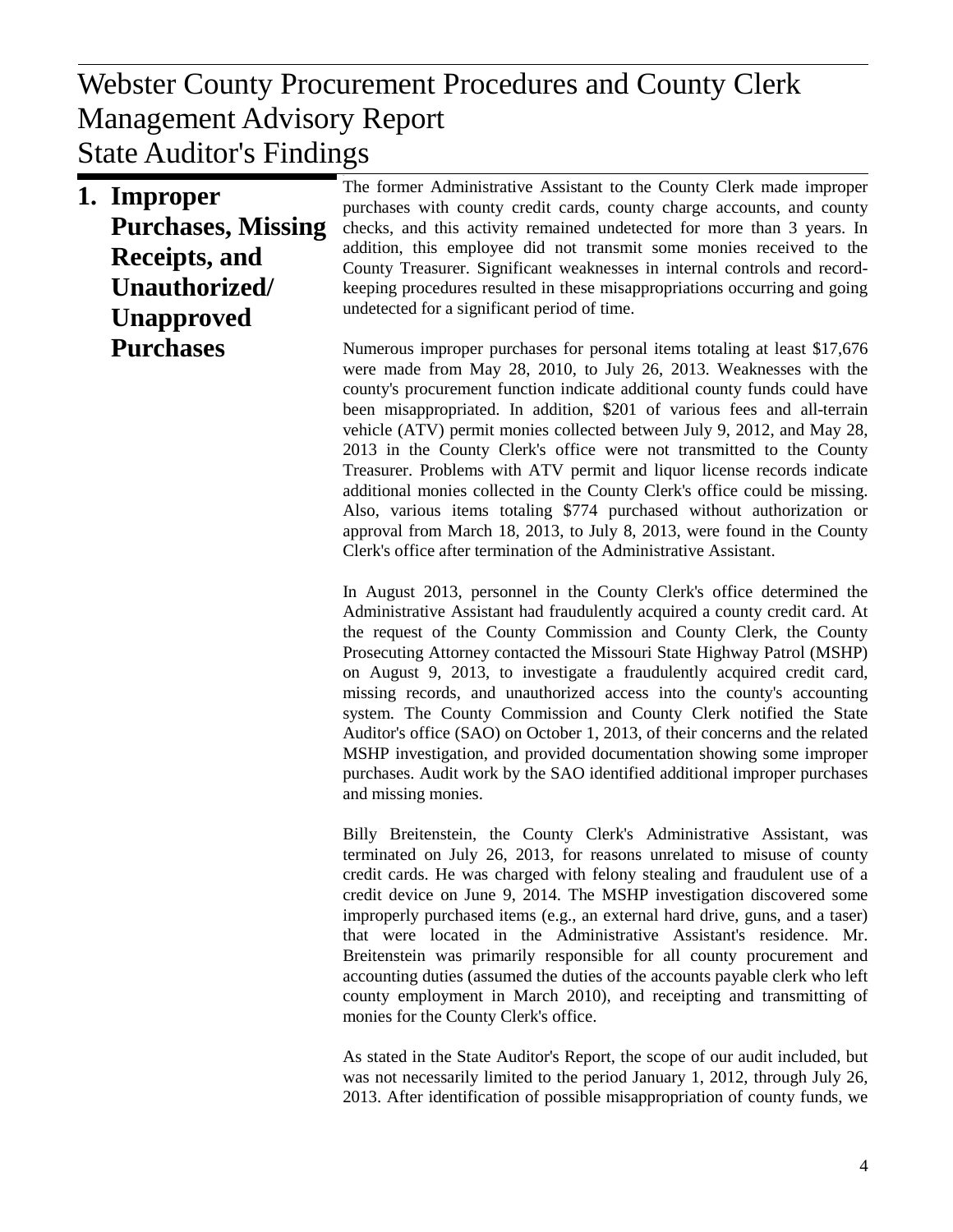

applied limited procedures to county disbursement operations for the period March 1, 2010, through December 31, 2011.

The Administrative Assistant made numerous improper personal purchases totaling at least \$17,676 using county funds. These purchases were made using county credit cards (\$16,077), the county's Staples charge account (\$1,457), and county checks (\$142). The Administrative Assistant used various methods to conceal many of these personal purchases. In addition, cash receipts for various fees totaling \$161 recorded on receipt slips issued by personnel in the County Clerk's office were not transmitted by the Administrative Assistant to the County Treasurer. An additional \$40 associated with the issuance of ATV permits by the Administrative Assistant was not transmitted to the County Treasurer during this time period. Also, various items that had not been authorized/approved, totaling \$774, were purchased by the Administrative Assistant through use of the county's Staples charge account. These items were found in the County Clerk's office after termination of the Administrative Assistant. See MAR finding numbers 2 and 3 for more information regarding these various transactions.

The lack of adequate controls and procedures and the absence of proper oversight by the County Commission and County Clerk, as further discussed throughout this report, resulted in the untimely detection of the misappropriated and missing monies. The Supporting Documentation of Improper Purchases, Missing Receipts, and Unauthorized/Unapproved Purchases section at the end of this report provides details regarding the misappropriated and missing monies. Conclusion

The County Commission and County Clerk work with law enforcement authorities regarding any criminal prosecution and take necessary action to recover the misappropriated monies. Recommendation

*The County Commission and County Clerk provided the following written response:* Auditee's Response

> *The County Commission and County Clerk will work with and fully cooperate with law enforcement, the judicial system, and any other authorities regarding any and all criminal prosecutions and take any and all necessary action to recover the misappropriated monies.*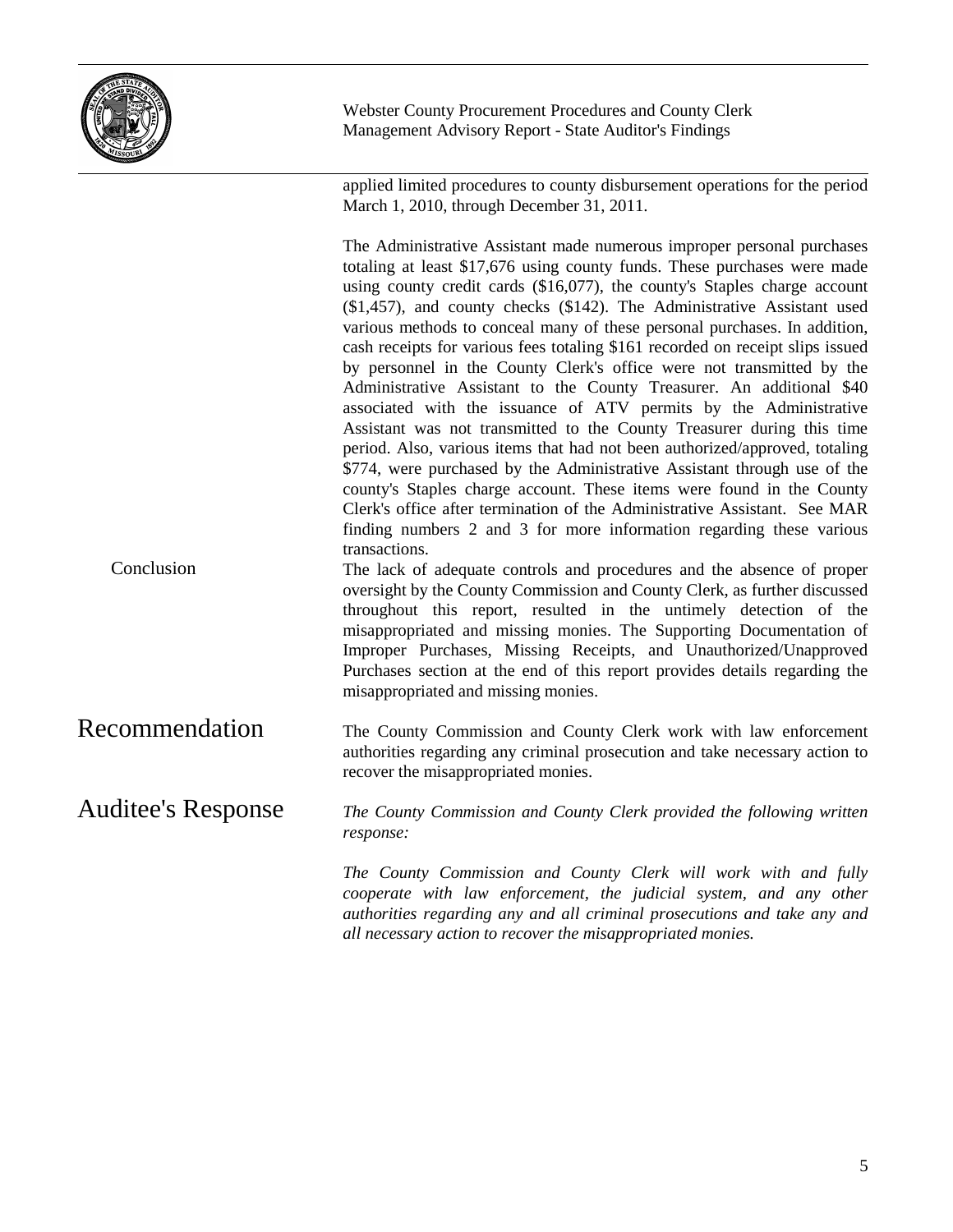

**2. Procurement Controls and Procedures**

2.1 Segregation of duties and oversight

Significant weaknesses exist in the procurement controls and procedures of the county.

The County Commission and County Clerk did not adequately segregate county procurement duties or provide adequate oversight of procurement functions and records. The Administrative Assistant was primarily responsible for all county procurement duties, including obtaining approved invoices from county officials, filing and retaining invoices, entering the invoices into the computer system, generating a vendor jacket (a summary of invoices used by the County Clerk and County Commission to document their review and approval), and printing and mailing checks. In addition, the Administrative Assistant often acted as a purchasing agent and made purchases for several county offices. The County Commission and County Clerk did not perform adequate reviews of vendor jackets, credit card statements, invoices, and other supporting documentation.

Also, according to County Clerk's office personnel, the Administrative Assistant was allowed to use flextime during the regular work week (Monday through Friday), and he sometimes worked when no one else was present in the courthouse. This unsupervised time likely contributed to the Administrative Assistant's ability to manipulate records and conceal the misappropriations.

Proper segregation of duties helps to ensure transactions are accounted for properly and assets are adequately safeguarded. If proper segregation of duties cannot be achieved, the County Commission and County Clerk should implement an adequate documented independent supervisory review of the procurement records.

- Controls and procedures over credit cards need improvement. The county purchased items and services totaling approximately \$270,000 through use of 32 credit cards from March 1, 2010 through July 26, 2013. 2.2 Credit cards
- The County Commission and the County Clerk did not perform adequate reviews of vendor jackets, credit card statements, invoices, and other supporting documentation, and, as noted in MAR finding number 1, personal purchases made by the Administrative Assistant through use of county credit cards totaling \$16,077 went undetected. We discuss the Administrative Assistant's efforts to conceal personal purchases along with other problems including lack of documentation and inadequate reviews in the following bullet points. Some purchases are discussed in more than one point. Personal purchases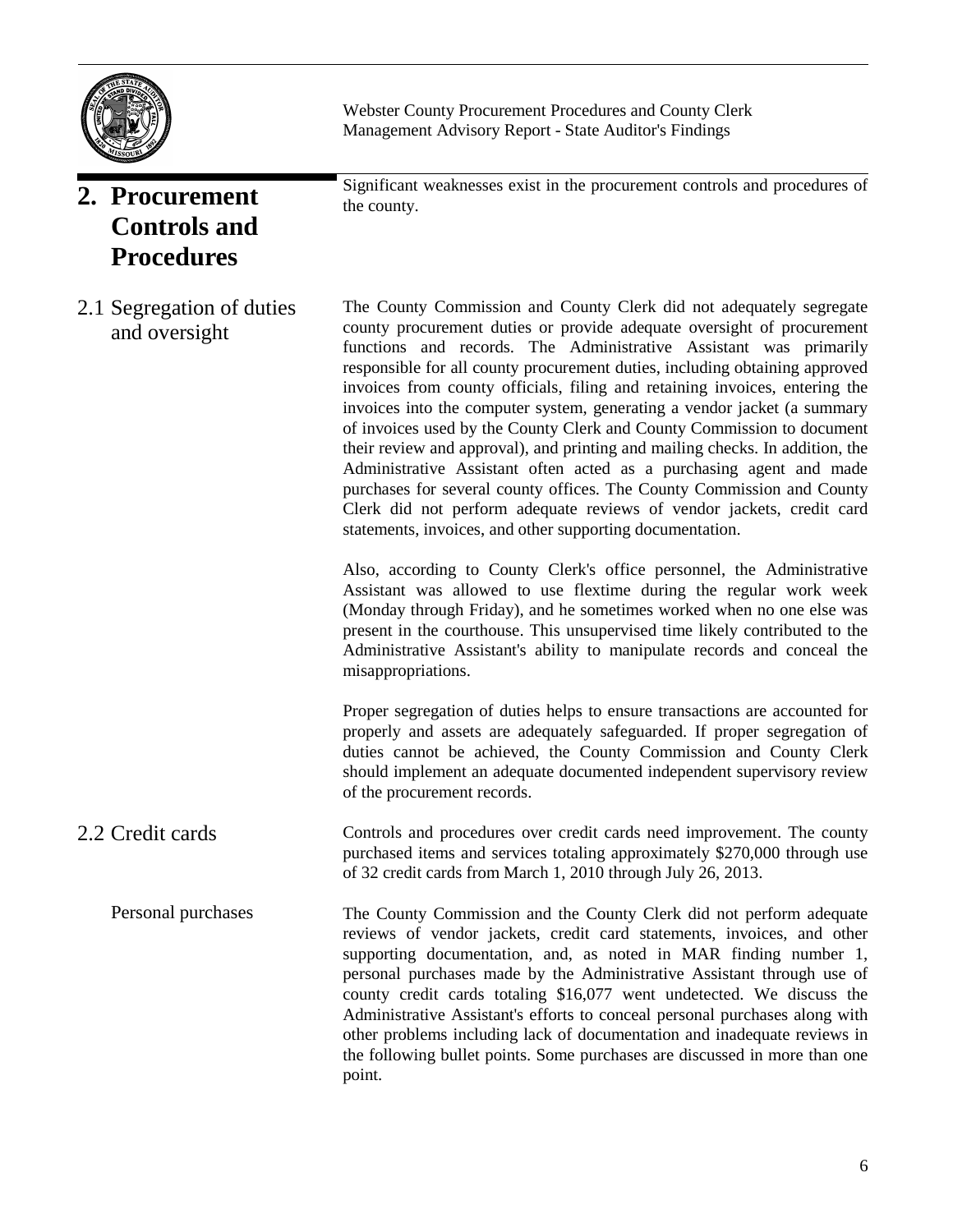

 The Administrative Assistant did not always submit credit card statements to the County Commission and County Clerk for their review, created some credit card statements, altered some transactions on credit card statements (using correction tape), and marked some transactions "void" on credit card statements to conceal personal purchases made. Personal purchases totaling \$1,255 were made and concealed by the Administrative Assistant by creating statements and altering or marking transactions void on credit card statements. We also noted instances where invoices or receipts for credit card transactions were paid prior to the county receiving the monthly credit card billing statement. Had the County Commission and County Clerk reviewed credit card statements along with invoices or receipts supporting each itemized transaction, some of these improper purchases would likely have been timely detected.

The Administrative Assistant also concealed personal purchases made by misclassifying the purchases in the accounting system and on the vendor jacket approved by the County Commission and County Clerk. For example, several personal purchases for law enforcement items were coded to the general revenue "miscellaneous" or buildings and grounds "miscellaneous" account code in the accounting system, and personal fuel purchases were coded to the Sheriff's office and the Road and Bridge department.

 Adequate supporting documentation was not maintained for some credit card transactions. For example, the County Commission approved a credit card payment totaling \$5,293 for which there was no supporting documentation. This payment was coded as "supplies" in the county accounting system and the only support in county records was the signed warrant/check dated September 4, 2012. However, this amount actually represented a past due amount reported on a credit card statement with a closing date of September 1, 2012. Additionally, in April 2013, the Administrative Assistant duplicated and re-submitted previously paid credit card invoices/supporting documentation to the County Commission for 3 legitimate county purchases totaling \$5,351 to conceal past due amounts and personal purchases. These invoices were previously paid and included on December 2012 and January 2013 vendor jackets. The County Commission re-approved all 3 duplicated and re-submitted invoices.

Additionally, the county had no supporting documentation for personal purchases made by the Administrative Assistant totaling \$15,124. At our request, the county obtained some of these invoices from vendors, and many of the remaining unsupported purchases were made from vendors the county typically does not do business with such as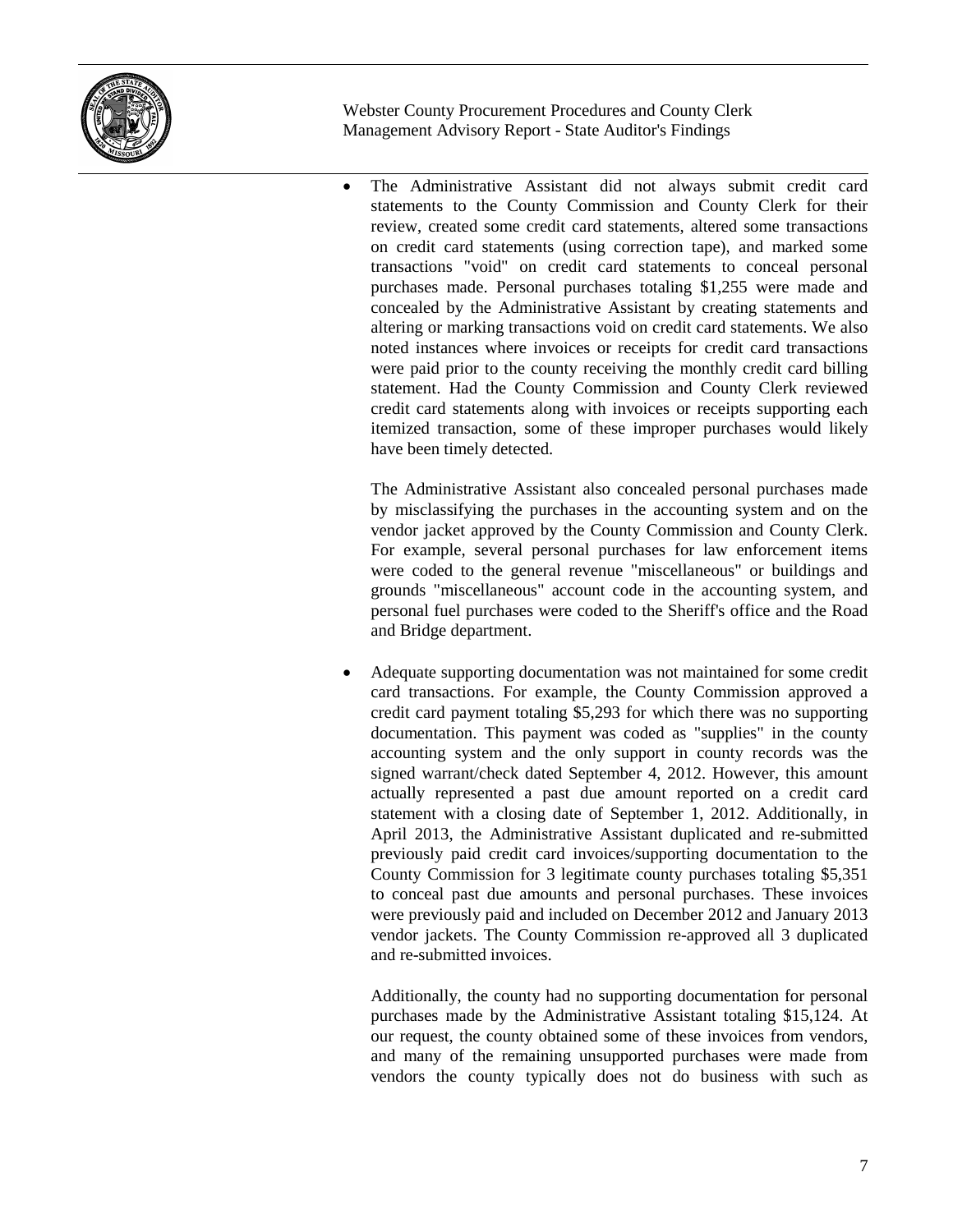

Groupon; Amazon Marketplace; and Advertising, Premiums & Incentives.

|                         | The Administrative Assistant made personal purchases totaling \$3,751,<br>and the billing and/or shipping address on the invoices was his personal<br>address. The Administrative Assistant purchased a pair of binoculars<br>using the county's "purchasing" credit card and a pair of night vision<br>binoculars using the county's "Webster County #1" credit card. The<br>Administrative Assistant left both pair of binoculars at a police<br>department in a city in a neighboring county, where he worked as a<br>reserve officer. We observed both pair of binoculars and verified they<br>were purchased with county credit cards. Both pair of binoculars are<br>now in the custody of the MSHP. |
|-------------------------|------------------------------------------------------------------------------------------------------------------------------------------------------------------------------------------------------------------------------------------------------------------------------------------------------------------------------------------------------------------------------------------------------------------------------------------------------------------------------------------------------------------------------------------------------------------------------------------------------------------------------------------------------------------------------------------------------------|
|                         | The Administrative Assistant made personal purchases on county<br>$\bullet$<br>holidays or weekends totaling \$5,230. His job duties did not require him<br>to work on holidays or weekends.                                                                                                                                                                                                                                                                                                                                                                                                                                                                                                               |
|                         | The County Clerk and County Sheriff reviewed all transactions presented in<br>the Supporting Documentation of Improper Purchases, Missing Receipts,<br>and Unauthorized/Unapproved Purchases section at the end of this report<br>and verified these purchases were not legitimate purchases related to county<br>operations.                                                                                                                                                                                                                                                                                                                                                                              |
|                         | Detailed supporting documentation, such as itemized receipts and vendor<br>invoices, should be maintained for all credit card transactions and reconciled<br>to the credit card statements by someone other than the cardholder. Without<br>adequate supporting documentation and proper approval, the county is<br>unable to ensure purchases are for legitimate goods or services.                                                                                                                                                                                                                                                                                                                       |
| Policies and procedures | The County Commission and County Clerk do not have adequate physical<br>controls or written policies to ensure appropriate usage of credit cards. In<br>addition, the county paid late fees (\$3,014) and finance charges (\$819)<br>totaling \$3,833 from July 2010 through July 2013.                                                                                                                                                                                                                                                                                                                                                                                                                    |
|                         | The Administrative Assistant made personal purchases totaling \$6,617<br>$\bullet$<br>from the county credit card assigned to him, made personal purchases<br>totaling \$5,655 from a credit card he opened in November 2012<br>(without approval of the County Commission and County Clerk), and<br>made personal purchases totaling \$4,076 from 4 of 5 other county credit<br>$\mathbf{1}$ and $\mathbf{1}$ and $\mathbf{1}$ and $\mathbf{1}$ and $\mathbf{1}$ and $\mathbf{1}$ and $\mathbf{1}$ and $\mathbf{1}$ and $\mathbf{1}$ and $\mathbf{1}$ and $\mathbf{1}$ and $\mathbf{1}$ and $\mathbf{1}$ and $\mathbf{1}$ and $\mathbf{1}$ and $\mathbf{1}$ and $\mathbf{1}$ and                          |

cards that were stored in the County Clerk's vault. County Clerk's office personnel believed 1 of the 5 cards (disaster card) in the vault was inactive; however, the Administrative Assistant made a \$299 purchase at a pawn shop using that card.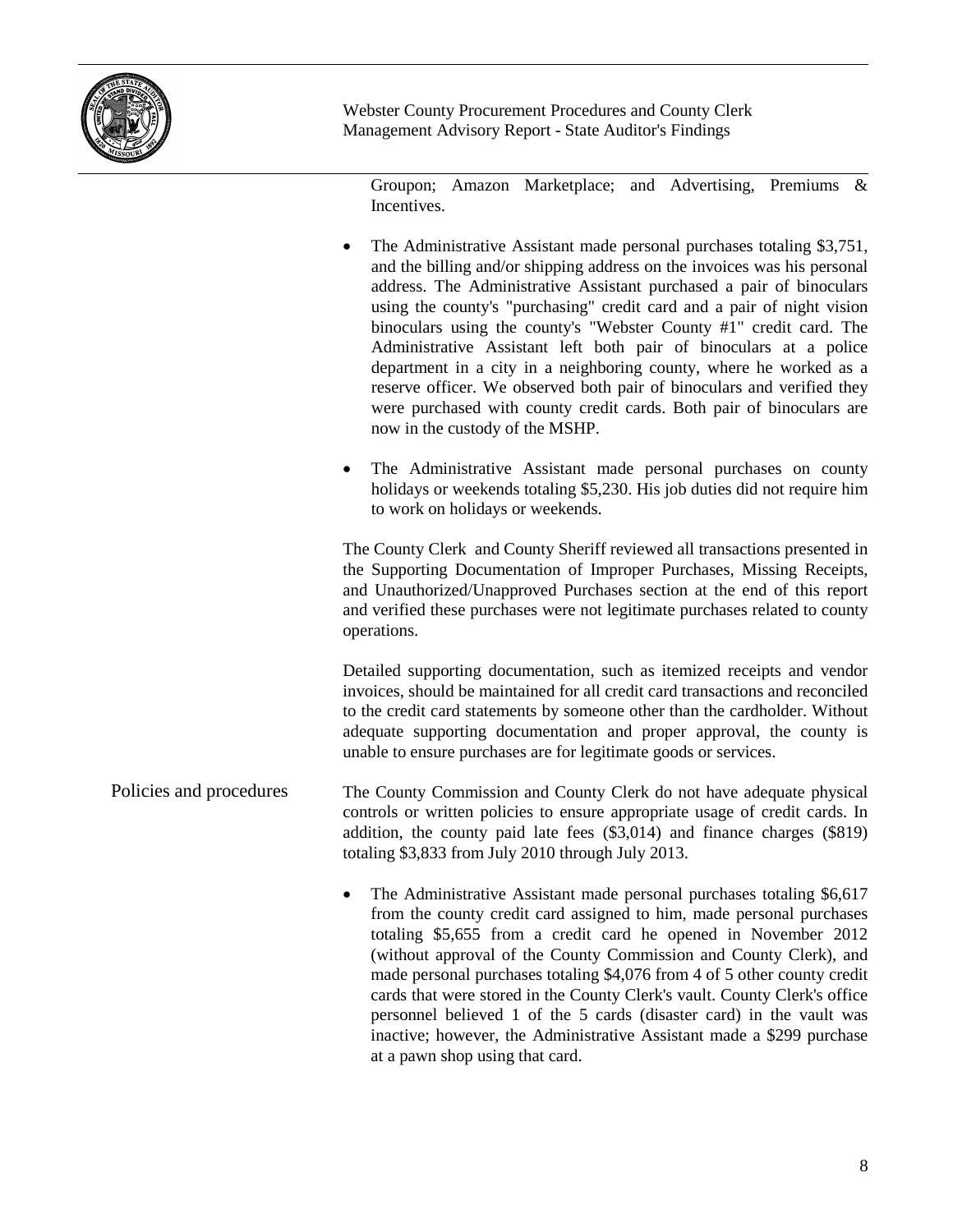

 The County Commission and County Clerk allowed county officials and employees to make personal purchases on county credit cards, and adequate reviews of these purchases and the related reimbursements were not performed. The Administrative Assistant did not include personal checks for reimbursement of personal purchases totaling \$575, even though he made notations that he had enclosed personal checks on several credit card statements and supporting documentation. In October 2005, the County Commission implemented a written credit card policy stating, "Original receipts must be submitted for each purchase prior to payment from county funds. Any person failing to submit documentation becomes personally responsible for payment of the charges concerned (including late fees or service charges, if any). Failure to provide documentation or payment will result in the charges being deducted from the person's next paycheck and the immediate loss of credit privileges." The County Commission and County Clerk should review credit card assignments and usage to evaluate each employee's or office's continued need for a card, limit use to official purposes only, restrict access to shared cards, and adopt formal written policies documenting the appropriate use of county credit cards. Failure to adequately account for active credit cards could result in additional loss, theft, and misuse going undetected. In addition, failure to pay bills promptly exposes the county to unnecessary costs. The County Commission and the County Clerk did not perform adequate reviews of Staples charge account statements, county checks, invoices, and other supporting documentation. As a result, personal purchases made by the Administrative Assistant through use of the county's Staples charge account (\$1,457) and county checks (\$142) went undetected, as noted in MAR finding number 1. The Administrative Assistant made personal purchases totaling \$1,457 using the Staples charge account from September 2012 to June 2013, and all checks for these purchases were signed by the County Clerk, the County Treasurer, and a member of the County Commission. There was no indication the County Commission or County Clerk reviewed or approved the vendor jackets or invoices for \$1,139 of these purchases. In addition, the Administrative Assistant used Staples reward program coupons earned from county purchases to purchase \$843 of the \$1,457 items. He purchased kitchen and household items, electronic equipment, and a gift card through use of the coupons. 2.3 Charge account and checks Personal purchases

> In addition, the county issued 2 checks totaling \$142 to vendors for personal purchases of the Administrative Assistant in November 2012 (\$20), and May 2013 (\$122). The vendor jacket prepared by the Administrative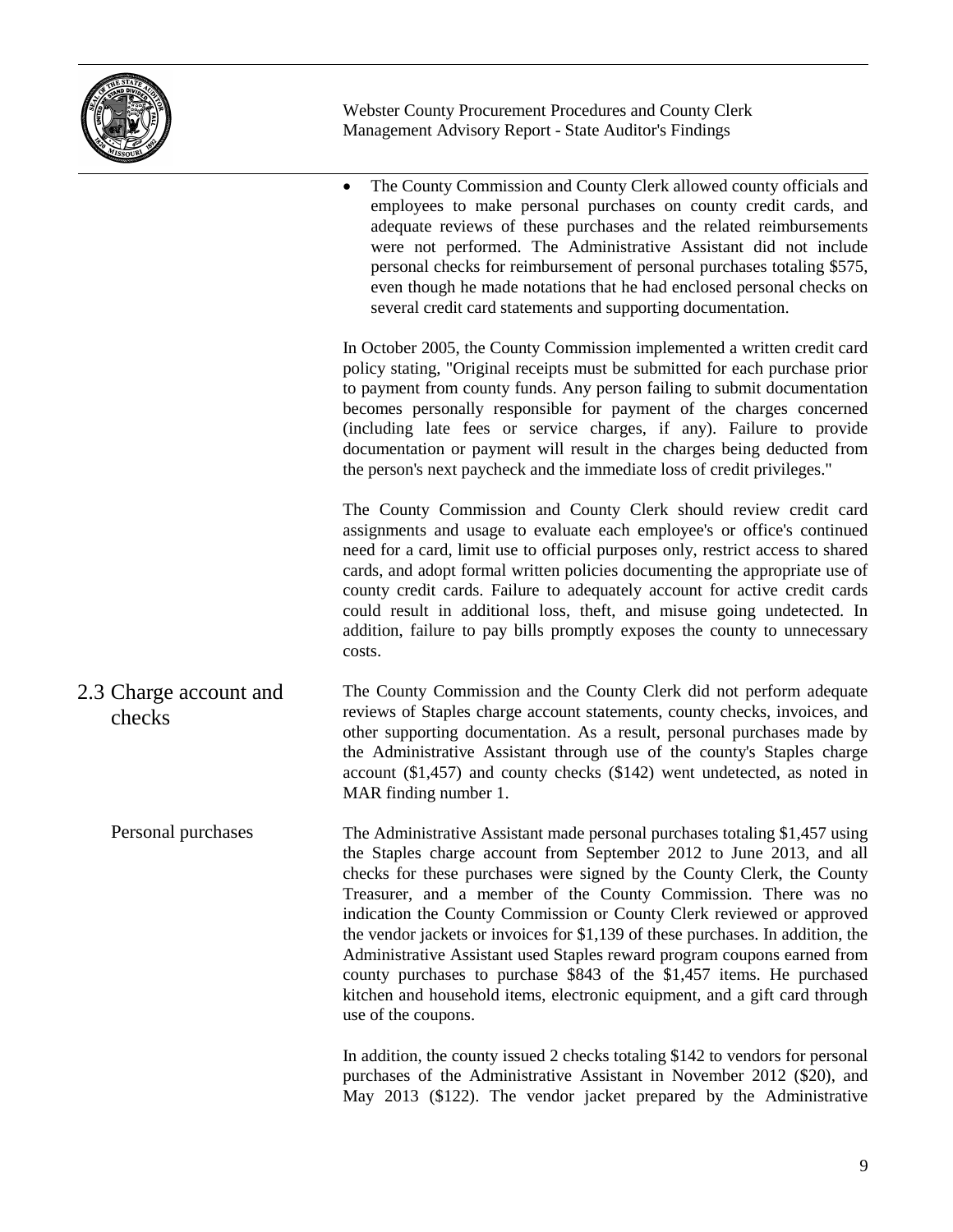

|                                      | Assistant for the \$20 payment indicated the payment was for postage and<br>handling. No other supporting documentation was found related to this<br>payment; however, we identified other personal purchases with this vendor<br>on county credit cards. The \$122 check was for the personal purchase of a<br>Taser holster and cartridge, and a related personal purchase of a Taser and<br>10 other cartridges was made through use of a county credit card in April<br>2013.                                                                                                                                                                                                                                      |  |
|--------------------------------------|------------------------------------------------------------------------------------------------------------------------------------------------------------------------------------------------------------------------------------------------------------------------------------------------------------------------------------------------------------------------------------------------------------------------------------------------------------------------------------------------------------------------------------------------------------------------------------------------------------------------------------------------------------------------------------------------------------------------|--|
| Overpayment                          | Our review of payments to Staples identified an overpayment of \$1,000 in<br>January 2013. The vendor jacket generated by the Administrative Assistant<br>reported \$1,114 due to Staples, while the related invoice only showed \$114<br>due. Staples applied the overpayment to subsequent purchases; however,<br>\$360 is still due to the county. No reconciliation of invoices to the vendor<br>jacket was performed by the County Commission or County Clerk, and as a<br>result, the overpayment went undetected.                                                                                                                                                                                               |  |
| Unauthorized/unapproved<br>purchases | Various items that had not been authorized/approved for purchase, totaling<br>\$774, were purchased by the Administrative Assistant through use of the<br>county's Staples charge account. These items were found in the County<br>Clerk's office after termination of the Administrative Assistant. Personnel in<br>the County Clerk's office indicated the Administrative Assistant may have<br>purchased some of these items to be given out at employee events. These<br>items included a camcorder, head phones, earpods, a bar speaker, silver<br>clock, pens, and several gift cards, and were purchased using county funds<br>or through use of vendor reward program coupons earned from county<br>purchases. |  |
| Conclusion                           | Detailed supporting documentation, such as itemized receipts and vendor<br>invoices, should be maintained for all charge account transactions and<br>county checks, and reconciled to the monthly statements and checks by<br>someone other than the purchaser. Without adequate supporting<br>documentation and proper approvals, the county is unable to ensure<br>purchases are for legitimate goods or services.                                                                                                                                                                                                                                                                                                   |  |
| <b>Recommendations</b>               | The County Commission and County Clerk:                                                                                                                                                                                                                                                                                                                                                                                                                                                                                                                                                                                                                                                                                |  |
|                                      | 2.1<br>Adequately segregate the procurement function to the extent<br>possible or ensure supervisory reviews of accounting records are<br>performed and documented.                                                                                                                                                                                                                                                                                                                                                                                                                                                                                                                                                    |  |
|                                      | 2.2<br>Adopt formal policies and procedures for credit card usage that<br>include criteria for identifying employees that should be assigned a<br>card and limits use to official purposes only, restrict access to<br>shared credit cards, require adequate documentation be maintained<br>and reconciled to billing statements, and require purchases be<br>approved by someone other than the card user. In addition, the                                                                                                                                                                                                                                                                                           |  |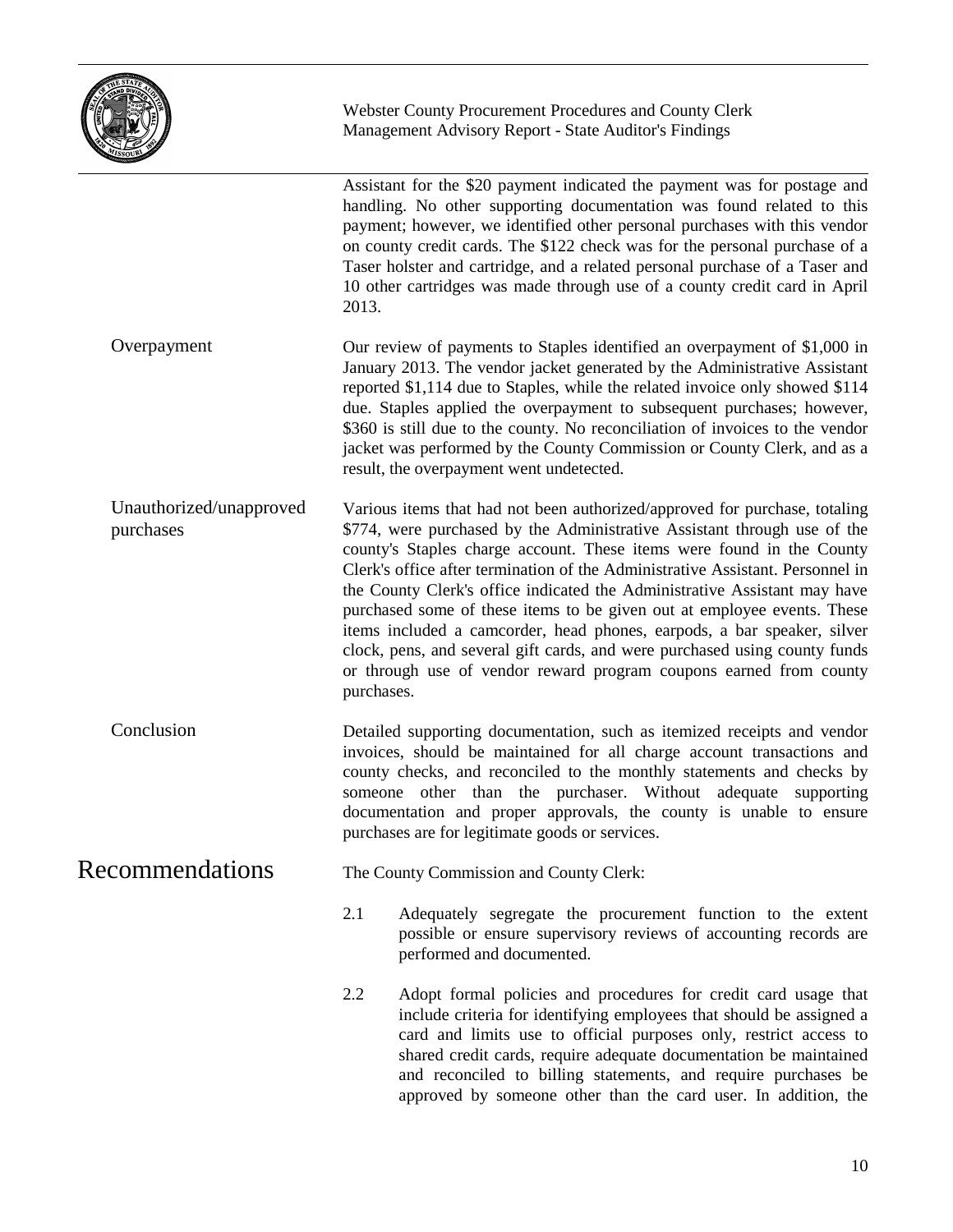

Auditee's Response

Webster County Procurement Procedures and County Clerk Management Advisory Report - State Auditor's Findings

County Commission and County Clerk should implement procedures to ensure bills are paid timely to avoid late fees and finance charges.

2.3 Require adequate documentation be maintained and reconciled to monthly charge account statements, and require purchases be approved by someone other than the purchaser.

*The County Commission and County Clerk provided the following written responses:*

- *2.1 The County Commission and County Clerk will take the necessary steps to ensure documented supervisory reviews of accounting records and the supporting documentation, which includes, but is not limited to segregating the responsibility of purchasing on behalf of the county and the accounts payable on behalf of the county.*
- *2.2 The County Commission and the County Clerk will review all current credit card assignments and usage to evaluate the necessity of county credit card(s) issued to any employee or office of Webster County. Based on the evaluation of the necessity for a county credit card, appropriate actions will be taken to limit the number of credit cards being issued or utilized and monetary limits will be instituted. A reminder of the county's written policy will be re-submitted to each employee/office for review of the credit card(s) use guidelines, which includes, but is not limited to a requirement that the card(s) be used only for official purposes, adequate documentation to be submitted for all purchases, to reconcile the documentation to the billing statement(s), and that someone other than the purchaser approve the item(s) purchased. The shared county credit cards will be maintained and secured in the county vault; such card(s) will require that the user sign a record sheet evidencing the signing in and out of the card(s). The County Commission and County Clerk will enforce the written policy that requires all bills are paid in a timely manner to avoid late fees or finance charges.*
- *2.3 The County Commission and the County Clerk will ensure that itemized receipts and invoices are maintained for all charge account transactions and county checks/monies. We will require that the receipts and invoices be reconciled to monthly statements/invoices by someone other than the person designated as the purchaser.*

**3. County Clerk Receipts**

Significant weaknesses exist in receipting and transmittal controls and record-keeping procedures in the County Clerk's office. The County Clerk's office collected approximately \$14,000 in liquor license, ATV permit,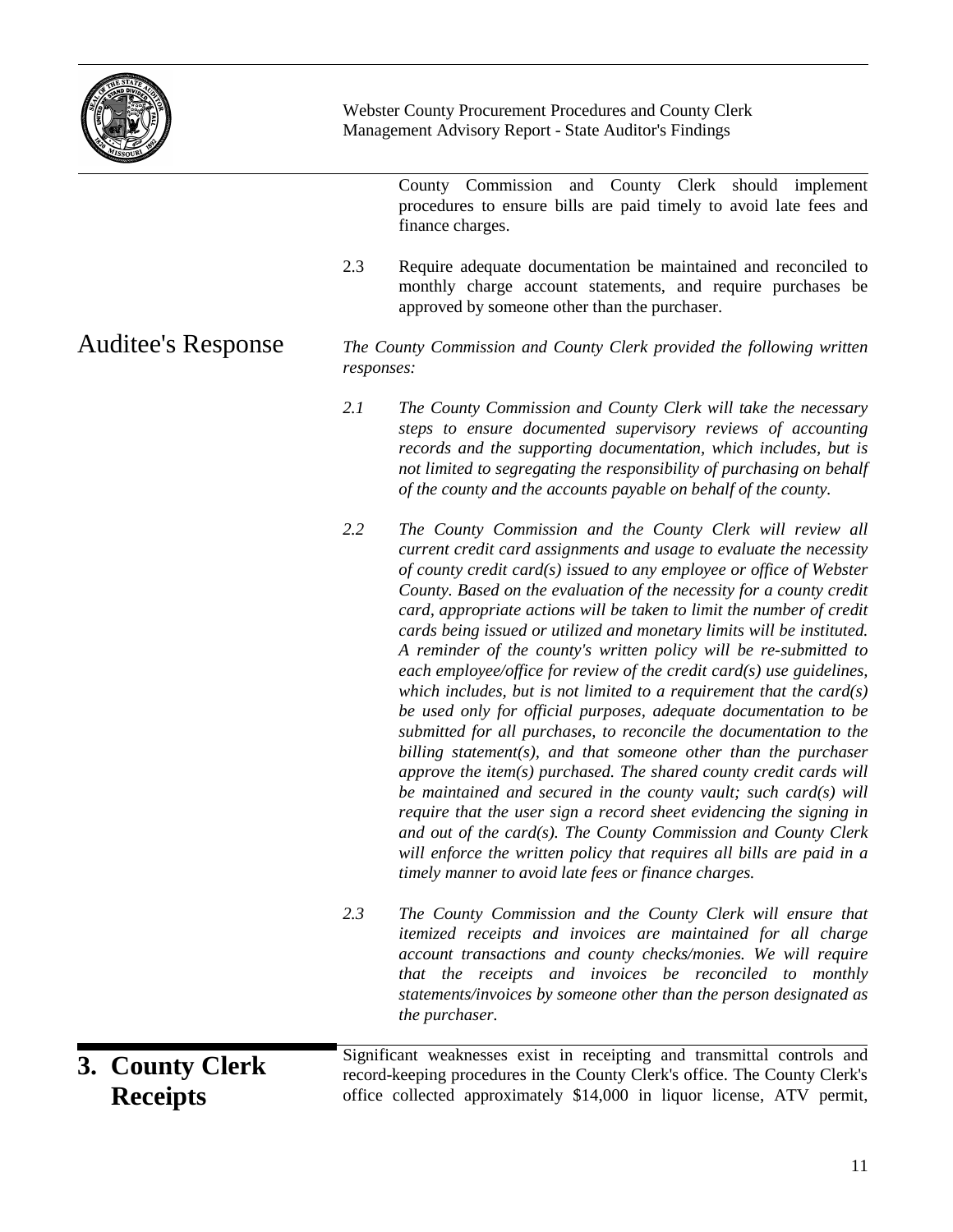

|                                        | notary commission and service, and other miscellaneous fees during the<br>year ended December 31, 2012.                                                                                                                                                                                                                                                                                                                                                                                                                                       |
|----------------------------------------|-----------------------------------------------------------------------------------------------------------------------------------------------------------------------------------------------------------------------------------------------------------------------------------------------------------------------------------------------------------------------------------------------------------------------------------------------------------------------------------------------------------------------------------------------|
| 3.1 Segregation of duties              | The County Clerk did not adequately segregate accounting duties or provide<br>adequate oversight of receipts, transmittals, and related records. The County<br>Clerk's Administrative Assistant received monies, recorded transactions,<br>maintained accounting records, transmitted monies to the County Treasurer,<br>and prepared month-end reports. The County Clerk or other office personnel<br>did not perform a comparison of records prepared by the Administrative<br>Assistant to the monies transmitted to the County Treasurer. |
|                                        | Proper segregation of duties helps ensure transactions are accounted for<br>properly and assets are adequately safeguarded. If proper segregation of<br>duties cannot be achieved, the County Clerk should implement an adequate<br>documented independent or supervisory review of the accounting records.                                                                                                                                                                                                                                   |
| 3.2 Receipting and<br>transmitting     | Controls and procedures over receipting and transmitting monies are not<br>sufficient. As a result, there is no assurance all monies received are<br>transmitted, and, as noted in MAR finding number 1, some monies received<br>were not transmitted to the County Treasurer.                                                                                                                                                                                                                                                                |
|                                        | The Administrative Assistant and other office personnel did not issue<br>$\bullet$<br>receipt slips for some monies received (receipt slips were only issued<br>upon request), and the method of payment (cash, check, or money<br>order) was not always recorded on receipt slips.                                                                                                                                                                                                                                                           |
|                                        | The Administrative Assistant and other office personnel did not always<br>$\bullet$<br>issue receipt slips in numerical sequence. Multiple receipt books were<br>used concurrently. Original (top) copies of some voided and blank<br>receipt slips were not retained, and some receipt slips were skipped and<br>not properly defaced to prevent later use.                                                                                                                                                                                  |
|                                        | The Administrative Assistant did not record some monies received on<br>the month-end transmittal report, did not transmit these monies to the<br>County Treasurer, and these monies (\$161) are missing.                                                                                                                                                                                                                                                                                                                                      |
|                                        | Properly receipting and recording receipts on month-end reports, recording<br>the method of payment, and transmitting monies received intact are<br>necessary to ensure receipts are adequately safeguarded and to reduce the<br>risk of loss, theft, or misuse of funds going undetected.                                                                                                                                                                                                                                                    |
| 3.3 ATV permits and liquor<br>licenses | The County Clerk or Administrative Assistant did not properly account for<br>the numerical sequence of ATV permits and liquor licenses issued, and<br>there is no procedure to reconcile ATV permits and liquor licenses issued to<br>fees collected and amounts transmitted. ATV permits and records indicate 4<br>ATV permits were issued by the Administrative Assistant (including one to                                                                                                                                                 |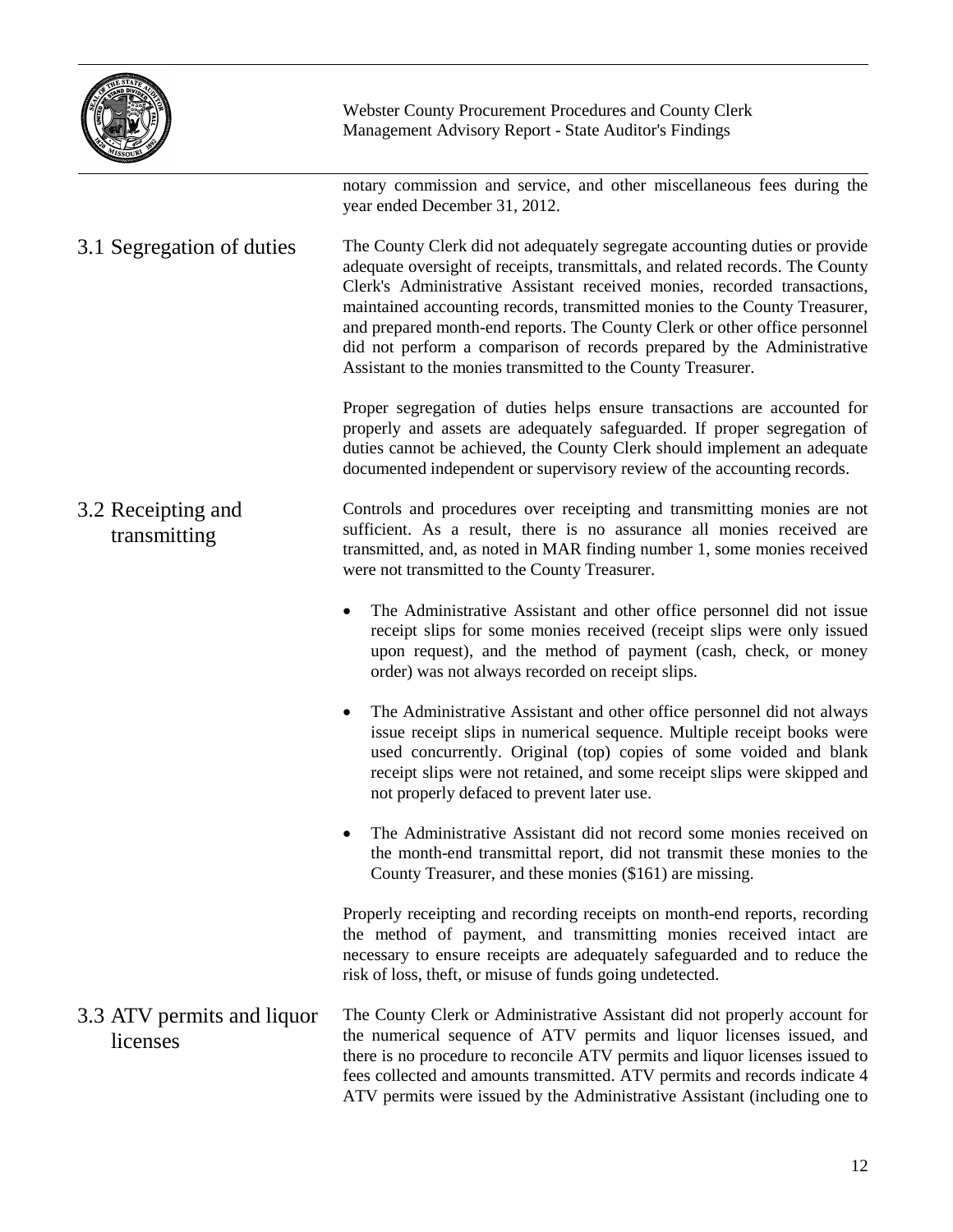

himself); however, receipt slips were not issued for these monies nor were the monies (\$40) transmitted to the County Treasurer. In addition, during our review of the ATV permit log maintained by the Administrative Assistant, we could not account for 12 of 70 ATV permit numbers used during the period July 1, 2012, to July 26, 2013. As a result, additional monies related to ATV permits could be missing. In addition, 3 liquor license numbers were used twice.

To adequately account for collections and reduce the risk of loss, theft, or misuse of funds, the numerical sequence of permits and licenses should be accounted for properly and compared to fees recorded and transmitted. In addition, a complete and accurate permit log should be maintained.

## Recommendations

The County Clerk:

- 3.1 Adequately segregate receipting and transmittal duties to the extent possible or ensure supervisory reviews of accounting records are performed and documented.
- 3.2 Issue receipt slips for all monies received, with the method of payment documented, reconcile the composition of receipt slips to the composition of transmittals, and transmit receipts intact to the County Treasurer. The County Clerk should also ensure receipt slips are issued in numerical sequence, all copies of voided and blank receipt slips are retained, and the numerical sequence of receipt slips is accounted for properly.
- 3.3 Account for the numerical sequence of permits and licenses, ensure the permit log is complete and accurate, and reconcile permits and licenses issued to fees recorded and transmitted.

#### *The County Clerk provided the following written responses:* Auditee's Response

- *3.1 The County Clerk will implement a segregation of responsibilities to ensure more efficient checks and balances regarding monies, including, but not limited to the segregation of the receipt of monies, the recording of transactions of monies, maintenance of the accounting records, transmittal of the monies to the Webster County Treasurer and the preparation of the month-end reports. The County Clerk will perform a documented review of accounting records each month.*
- *3.2 The County Clerk will utilize one receipt book for all monies received, which will document the method of payment, such as cash, check or money order, on every receipt provided and the initials of the individual making such receipt. The composition of monies*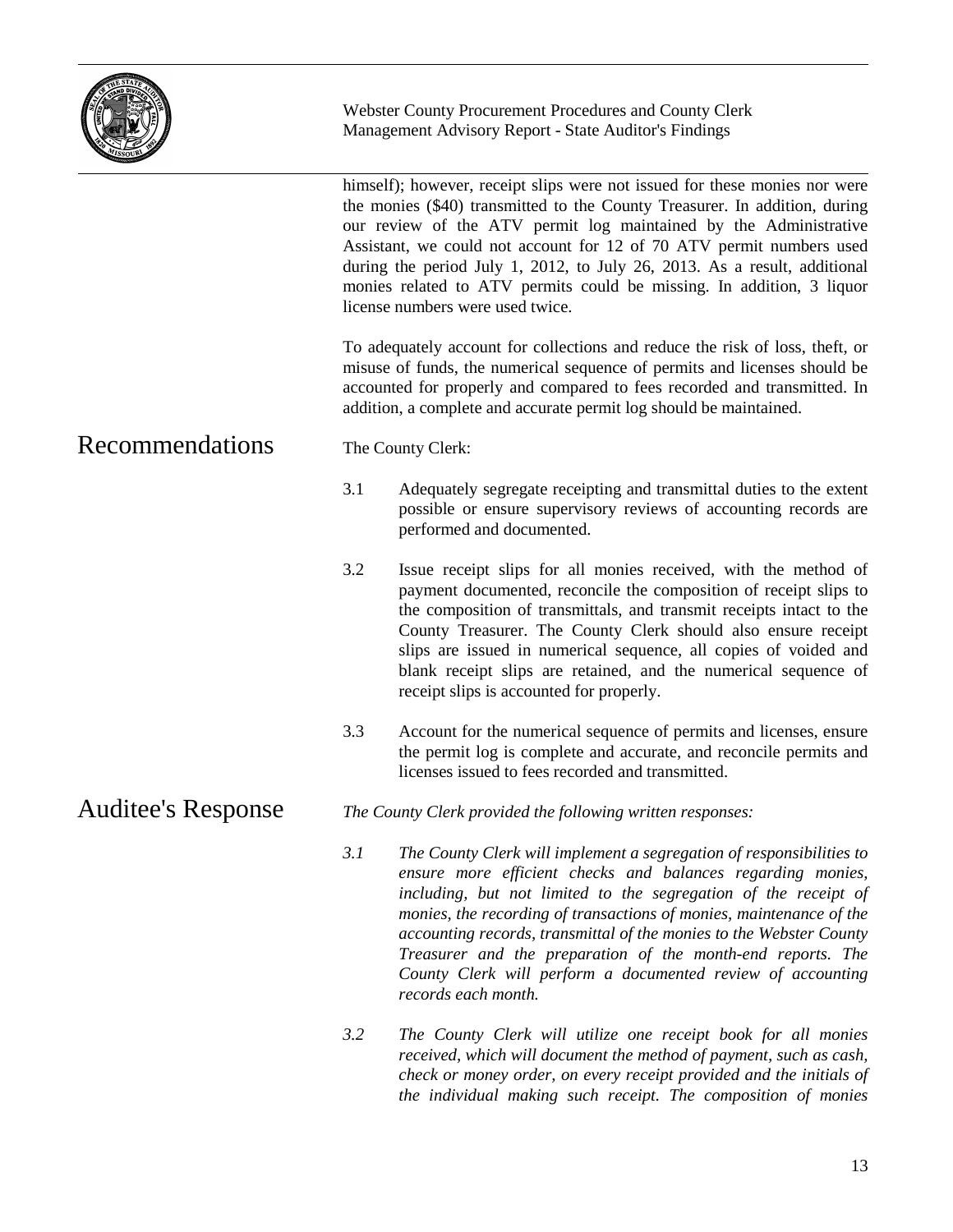

> *collected will be compared to the composition of monies transmitted to the Webster County Treasurer. In addition, a log will be maintained for comparison to the receipts provided and monies collected. The County Clerk will require that receipts be issued in numerical sequence, with skipped/voided slips being retained and stapled to the carbon copy in the receipt book. A copy of the applicable receipt book pages will be provided, along with the monies, to the County Treasurer for review and accountability purposes.*

*3.3 The County Clerk will continue to maintain a log for all permits and licenses issued. However, such log will be reconciled with the receipt book evidencing the monies received. In addition, a policy will be instituted that requires permits and license forms be purchased from a third party vendor and in pre-printed numerical sequence to ensure the numbers cannot be altered at time of issuance.*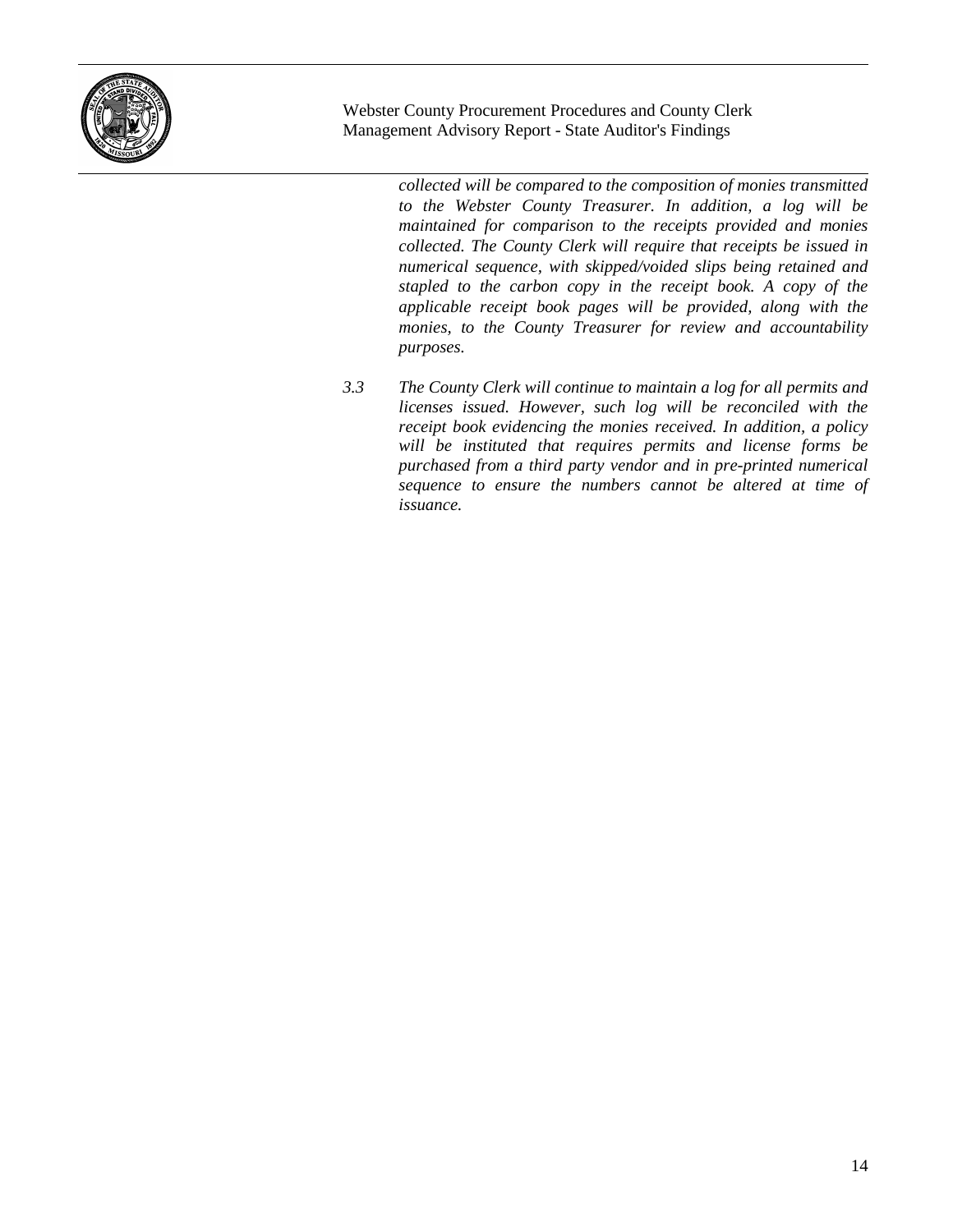## $\frac{1}{2}$ Organization and Statistical Information Organization and Statistical InformationWebster County Procurement Procedures and County Clerk

Webster County is a county-organized, third-class county, and the county seat is Marshfield.

Webster County's government is composed of a three-member county commission and separate elected officials performing various tasks. The county commission has mainly administrative duties in appropriating and approving the disbursement of county funds and accounting for county property. The County Clerk is the chief fiscal and administrative officer of the county, whose duties include issuing county checks and maintaining records of disbursements approved for payment by the county commission, issuing county licenses, and collecting various county fees for remittance to the county treasury.

The County Commission and County Clerk as of December 31, 2012, are listed below:

| Officeholder                            |
|-----------------------------------------|
| Paul Ipock, Presiding Commissioner      |
| Susan Knust, Associate Commissioner (1) |
| Denzil Young, Associate Commissioner    |
| <b>Stanley Whitehurst, County Clerk</b> |

(1) Ward Jones replaced Susan Knust on January 1, 2013.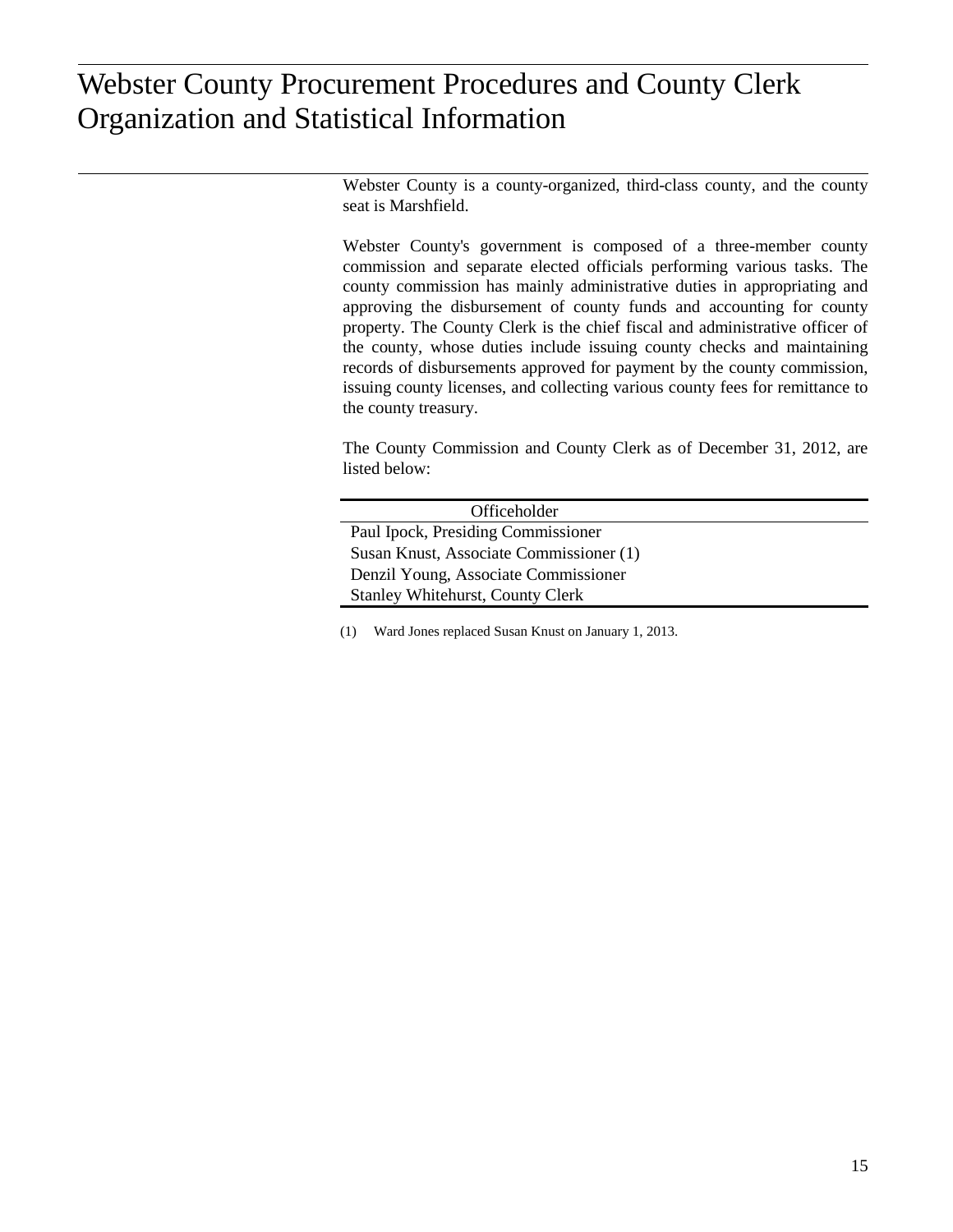## Supporting Documentation of Improper Purchases, Missing Receipts, and Unauthorized/Unapproved Purchases

#### Summary of Improper Purchases, Missing Receipts, and Unauthorized/Unapproved Purchases

|                                                                       | Amount    |
|-----------------------------------------------------------------------|-----------|
| Personal Purchases using County Credit Cards                          | 16.347.89 |
| Repayment of Personal Purchases by Personal Check                     | (270.73)  |
| Subtotal of Personal Purchases using County Credit Cards              | 16,077.16 |
| Personal Purchases using County Staples Charge Account                | 1.457.62  |
| Personal Purchases using County Checks                                | 141.77    |
| <b>Subtotal of Personal Purchases</b>                                 | 17,676.55 |
| Missing Cash Receipts                                                 | 201.00    |
| Unauthorized/Unapproved Purchases using County Staples Charge Account | 773.80    |
| Total                                                                 | 18,651.35 |
|                                                                       |           |

#### Personal Purchases using County Credit Cards

#### County credit card number 2194 issued to Billy Breitenstein

Date of

| Transaction | Vendor/Location of Purchase or Online Purchase | Item/Purpose                                                                                   | Amount   |
|-------------|------------------------------------------------|------------------------------------------------------------------------------------------------|----------|
| 01/29/12    | Pizza Hut/Marshfield                           | \$<br>Food $(3)$ $(4)$                                                                         | 27.55    |
| 02/01/12    | Cody's 2 Eagle Stop/Marshfield                 | Fuel or convenience store items                                                                | 45.92    |
| 02/27/12    | Love 5 Travel/Strafford                        | Lodging                                                                                        | 47.00    |
| 02/28/12    | El Charros/Marshfield                          | Food                                                                                           | 19.09    |
| 03/08/12    | KY3/Springfield                                | Daily deal (5)                                                                                 | 10.00    |
| 03/22/12    | McDonald's/Marshfield                          | Food                                                                                           | 7.99     |
| 03/26/12    | Verizon Wireless/Online                        | Cellular service and equipment                                                                 | 338.46   |
| 04/04/12    | Hurricane Bay Car Wash/Marshfield              | Car wash                                                                                       | 6.00     |
| 04/24/12    | Subway/Springfield                             | Food                                                                                           | 8.97     |
| 04/29/12    | Fuddruckers/Springfield                        | Food $(4)$                                                                                     | 11.33    |
| 05/01/12    | JBC Tire & Service Center/Springfield          | 4 tires, tire balance, brake rotor, and rear brake service                                     | 925.81   |
| 05/10/12    | Cody's 2 Eagle Stop/Marshfield                 | Fuel or convenience store items                                                                | 47.41    |
| 05/18/12    | GovX/Online                                    | Hand cuff/magazine combination paddle                                                          | 27.90    |
| 05/22/12    | Galls/Online                                   | Metal attachment for officer nameplate that says "Serving Since" and the year                  | 9.56     |
| 05/24/12    | Cody's 2 Eagle Stop/Marshfield                 | Fuel or convenience store items                                                                | 48.78    |
| 05/24/12    | McDonald's/Marshfield                          | Food                                                                                           | 6.90     |
| 05/24/12    | Galls/Online                                   | 2 pairs of handcuffs                                                                           | 68.87    |
| 05/25/12    | Galls/Online                                   | Nameplate                                                                                      | 7.64     |
| 05/26/12    | Walmart/Marshfield                             | Groceries and alcohol (4)                                                                      | 179.05   |
| 05/27/12    | Cody's 2 Eagle Stop/Marshfield                 | Fuel or convenience store items (4)                                                            | 34.82    |
| 06/01/12    | Cody's 2 Eagle Stop/Marshfield                 | Fuel or convenience store items                                                                | 47.70    |
| 06/01/12    | Golden China Buffett/Marshfield                | Food                                                                                           | 5.92     |
| 06/02/12    | Burger King/Ozark                              | Food $(4)$                                                                                     | 13.14    |
| 06/02/12    | Walmart/Ozark                                  | Electronic items, medicine, and beverage (4)                                                   | 23.25    |
| 06/03/12    | Subway/Springfield                             | Food $(4)$                                                                                     | 15.92    |
| 06/03/12    | Kum & Go/Springfield                           | Fuel or convenience store items (4)                                                            | 33.14    |
| 06/04/12    | Harter House/Stafford                          | Groceries                                                                                      | 7.63     |
| 06/05/12    | Cody's 2 Eagle Stop/Marshfield                 | Fuel or convenience store items                                                                | 24.35    |
| 06/05/12    | Sonic Drive In/Marshfield                      | Food                                                                                           | 8.96     |
| 06/08/12    | Cody's 2 Eagle/Marshfield                      | Fuel or convenience store items                                                                | 40.53    |
| 06/17/12    | Petro Mart/Columbia                            | Fuel or convenience store items (4)                                                            | 33.52    |
| 06/17/12    | Fastrip/Marshfield                             | Fuel or convenience store items (4)                                                            | 44.10    |
| 06/17/12    | Fastrip/Marshfield                             | Fuel or convenience store items (4)                                                            | 25.75    |
| 06/17/12    | Walmart/Marshfield                             | Vendor indicated it could be Fuel or convenience store items purchased from Murphy Fuel<br>(4) | 20.77    |
| 06/18/12    | O'Reilly Auto Parts/Marshfield                 | Automotive parts                                                                               | 8.63     |
| 06/22/12    | Kum & Go/Springfield                           | Fuel or convenience store items                                                                | 37.10    |
| 06/26/12    | Verizon Wireless/Online                        | Cellular service and equipment                                                                 | 236.09   |
| 06/28/12    | Battlefield Snack Bar/Springfield              | Food                                                                                           | 6.43     |
| 06/28/12    | Cheddar's/Springfield                          | Food                                                                                           | 30.00    |
| 07/01/12    | The Roost Bar and Grill/Springfield            | Food $(4)$                                                                                     | 26.49    |
| 07/03/12    | Pizza Hut/Marshfield                           | Food                                                                                           | 26.72    |
| 07/04/12    | Kum & Go/Springfield                           | Fuel or convenience store items (4)                                                            | 37.31    |
| 07/05/12    | Walmart/Springfield                            | Vendor indicated it could be fuel or convenience store items purchased from Murphy Fuel        | 68.24    |
| 07/14/12    | Fastrip/Marshfield                             | Fuel or convenience store items (4)                                                            | 40.42    |
| 07/14/12    | Fastrip/Marshfield                             | Fuel or convenience store items (4)                                                            | 41.85    |
| 07/20/12    | Phils Auto Repair/Marshfield                   | Water pump repair                                                                              | 302.33   |
| 07/22/12    | Brics Belgium Waffle/Ozark                     | Food $(4)$                                                                                     | 16.79    |
| 07/24/12    | Cody's 2 Eagle Stop/Marshfield                 | Fuel or convenience store items                                                                | 44.75    |
| 07/25/12    | Advertising, Premiums & Incentives/Online      | Unknown (5)                                                                                    | 59.42    |
| 09/06/12    | Advertising, Premiums & Incentives/Online      | Credit for return                                                                              | (4.00)   |
| 10/29/12    | U-Haul/Marshfield                              | Equipment rental and mileage (2) (3)                                                           | 92.67    |
| 11/07/12    | Casey's General Store/Seymour                  | Fuel or convenience store items                                                                | 4.46     |
| Total 2012  |                                                |                                                                                                | 3,299.43 |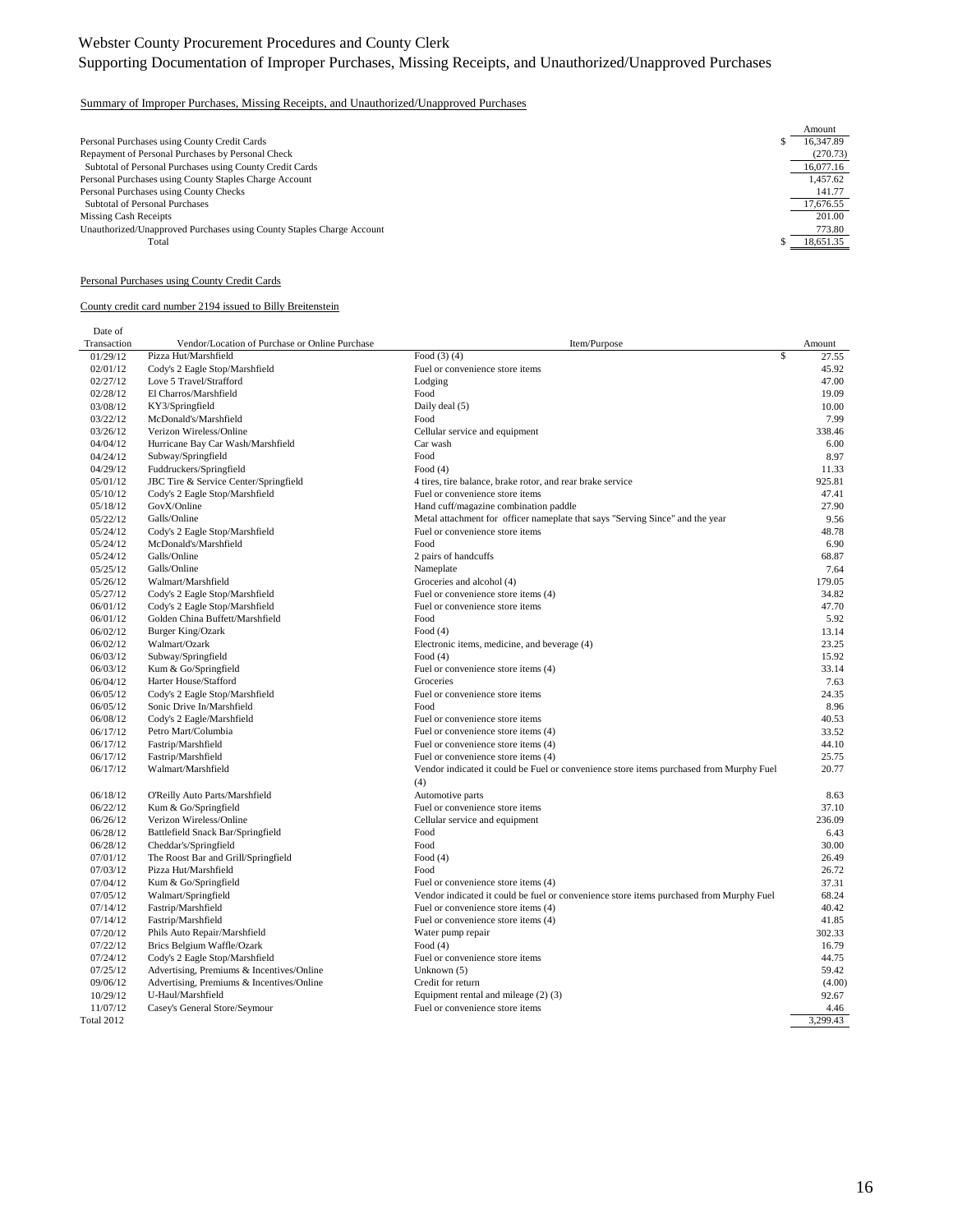## Webster County Procurement Procedures and County Clerk Supporting Documentation of Improper Purchases, Missing Receipts, and Unauthorized/Unapproved Purchases

| Date of           |                                                |                                                                                             |                |
|-------------------|------------------------------------------------|---------------------------------------------------------------------------------------------|----------------|
| Transaction       | Vendor/Location of Purchase or Online Purchase | Item/Purpose                                                                                | Amount         |
| 03/02/11          | Vistaprint/Online                              | Business cards, business card holder, mouse pad, glass sign, and t-shirt                    | 5.24           |
| 03/02/11          | Vistaprint/Online                              | Business cards, business card holder, mouse pad, glass sign, and t-shirt                    | 13.72          |
| 03/15/11          | China Garden/Marshfield                        | Food $(1)$                                                                                  | 11.86          |
| 03/16/11          | Casey's General Store/Marshfield               | Fuel or convenience store items (1)                                                         | 53.01          |
| 03/16/11          | China Garden/Marshfield                        | Food $(1)$                                                                                  | 5.93           |
| 05/22/11          | Walmart/Springfield                            | Vendor indicated it could be Fuel or convenience store items purchased from Murphy          | 15.02          |
|                   |                                                | Fuel $(3)$ $(4)$                                                                            |                |
| 05/23/11          | Olfy (Orange Leaf Frozen Yogurt)/Springfield   | Food $(3)$                                                                                  | 12.98          |
| 06/24/11          | Vistaprint/Online                              | "Special Response Unit" vehicle sign                                                        | 63.68          |
| 07/04/11          | Casey's General Store/Marshfield               | Fuel or convenience store items (4)                                                         | 47.78          |
| 07/14/11          | Staples/Online                                 | I love to travel set, office supplies, travel coffee cup set, beach cooler tote with towel, | 139.96         |
|                   |                                                | CD/DVD envelopes, and travel bag with wristlet                                              |                |
| 07/30/11          | Doubletree by Hilton Hotels/St. Louis          | Lodging-ultimate fly and stay package                                                       | 177.37         |
| 08/20/11          | Galls/Online                                   | Law enforcement flashlight, pants, boots, and socks (4)                                     | 290.81         |
| 09/17/11          | Signal Food Store/Ozark                        | Fuel or convenience store items (4)                                                         | 30.00          |
| 10/03/11          | Cody's 2 Eagle Stop/Marshfield                 | Fuel or convenience store items                                                             | 50.50          |
| 10/04/11          | Verizon Wireless/Online                        | Cellular service and equipment                                                              | 350.48         |
| 10/04/11          | Dish Network/Online                            | Unknown (5)                                                                                 | 100.00         |
| 10/08/11          | Brown Derby Liquor Store/Springfield           | Unknown $(4)$ $(5)$                                                                         | 21.49          |
| 10/10/11          | Cowans Travel Center/Strafford                 | Fuel or convenience store items (4)                                                         | 7.91           |
| 10/22/11          | Old Chicago/Springfield                        | Food $(4)$                                                                                  | 50.00          |
| 10/24/11          | Kum & Go/Springfield                           | Fuel or convenience store items                                                             | 40.00          |
| 10/24/11          | Kum & Go/Springfield                           | Fuel or convenience store items                                                             | 10.01          |
| 10/26/11          | Absolute Muffler & Brake/Marshfield            | Automotive repair                                                                           | 47.69          |
| 10/27/11          | Amazon Marketplace                             | Unknown (5)                                                                                 | 8.59           |
| 11/22/11          | Verizon Wireless/Online                        | Cellular service and equipment                                                              | 170.34         |
| 11/26/11          | Toy R Us/Springfield                           | Unknown $(4)$ $(5)$                                                                         | 203.42         |
| 11/26/11          | Best Buy/Springfield                           | Unknown $(4)$ $(5)$                                                                         | 462.66         |
| 11/29/11          | Cody's 2 Eagle Stop/Marshfield                 | Fuel or convenience store items                                                             | 45.41          |
| 12/05/11          | Trendgear/Online                               | Flashing strobe lights                                                                      | 101.99         |
| 12/15/11          | The Roost Bar and Grill/Springfield            | Food                                                                                        | 27.00          |
| 12/18/11          | Casey's General Store/Marshfield               | Fuel or convenience store items $(3)$ $(4)$                                                 | 45.09          |
| <b>Total 2011</b> |                                                |                                                                                             | 2.609.94       |
| 05/28/10          | Strobes N' More/Online                         | Light Emitting Diode (LED) dash lights                                                      | 266.34         |
| 05/29/10          | Party City/Springfield                         | Balloons (4)                                                                                | 106.29         |
| 07/01/10          | Rapid Roberts/Springfield                      | Fuel or convenience store items (1)                                                         | 55.00          |
| 07/01/10          | Galls/Online                                   | Light Emitting Diode (LED) traffic baton                                                    | 28.59          |
| 07/04/10          | Kum & Go/Springfield                           | Fuel or convenience store items (1)(4)                                                      | 40.00          |
| 07/19/10          | Sonic Drive In/Marshfield                      | Food                                                                                        | 4.08           |
| 09/01/10          | Walmart/Marshfield                             | Unknown (5)                                                                                 | 25.00          |
| 10/29/10          | Walgreens/Marshfield                           | Candy                                                                                       | 29.84          |
| 12/11/10          | Prestige Emergency Lights/Online               | 2-100 watt speakers (4)                                                                     | 153.22         |
| Total 2010        |                                                |                                                                                             | 708.36         |
|                   | Total for credit card number 2194              |                                                                                             | 6,617.73<br>\$ |
|                   |                                                |                                                                                             |                |

#### County credit card number 3184 (Purchasing)

Date of

| Transaction | Vendor/Location of Purchase or Online Purchase | Item/Purpose                                                                            | Amount   |
|-------------|------------------------------------------------|-----------------------------------------------------------------------------------------|----------|
| 01/30/13    | Galls/Online                                   | \$<br>Binoculars $(2)$ (6)                                                              | 46.18    |
| 02/09/13    | Gunslinger Gun and Pawn/Springfield            | Pump shot gun $(2)$ $(4)$                                                               | 418.05   |
| 02/22/13    | Walmart/Marshfield                             | Bodyshaver, gun sling, Remington 870 NRS gun stock, and gun grip                        | 168.47   |
| 03/13/13    | Casey's General Store/Marshfield               | Fuel or convenience store items                                                         | 55.27    |
| 03/15/13    | Battlefield Snack Bar/Springfield              | Food $(3)$                                                                              | 25.46    |
| 03/15/13    | Battlefield Snack Bar/Springfield              | Food $(3)$                                                                              | 5.14     |
| 03/17/13    | Signal Food Store/Buffalo                      | Fuel or convenience store items (3) (4)                                                 | 3.68     |
| 03/17/13    | Signal Food Store/Buffalo                      | Fuel or convenience store items (3) (4)                                                 | 60.82    |
| 03/19/13    | Casey's General Store/Marshfield               | Fuel or convenience store items                                                         | 36.29    |
| 03/19/13    | Walmart/Springfield                            | Vendor indicated it could be Fuel or convenience store items purchased from Murphy Fuel | 76.19    |
| 03/20/13    | Sonic Drive In/Marshfield                      | Food                                                                                    | 9.11     |
| 03/22/13    | Silver Dollar City/Branson                     | Tickets (3)                                                                             | 169.82   |
| 03/22/13    | Groupon/Online                                 | Daily deal $(3)(5)$                                                                     | 19.00    |
| 03/22/13    | Groupon/Online                                 | Daily deal $(3)(5)$                                                                     | 18.00    |
| 03/23/13    | Macadoodles/Springfield                        | Liquor $(3)$ $(4)$                                                                      | 31.92    |
| 03/28/13    | Groupon/Online                                 | Daily deal $(3)(5)$                                                                     | 10.00    |
| 04/02/13    | Ed Roher Safety Products/Online                | Taser, 10 cartridges, and holster (2)                                                   | 1,280.37 |
| 04/02/13    | McDonald's/Marshfield                          | Food                                                                                    | 7.77     |
| 04/02/13    | Walgreens/Marshfield                           | Unknown $(5)$                                                                           | 12.61    |
| 04/02/13    | Walgreens/Marshfield                           | Unknown (5)                                                                             | 20.00    |
| 04/14/13    | Kum & Go/Springfield                           | Fuel or convenience store items (4)                                                     | 46.56    |
| 04/17/13    | Missouri State University TIX/Online           | Tickets                                                                                 | 90.50    |
| 04/20/13    | Kum & Go/Springfield                           | Fuel or convenience store items (4)                                                     | 34.07    |
| 04/20/13    | Kum & Go/Springfield                           | Fuel or convenience store items (4)                                                     | 22.64    |
| 04/20/13    | Price Cutter/Springfield                       | Groceries (4)                                                                           | 43.03    |
| 04/20/13    | Walmart/Springfield                            | Groceries (4)                                                                           | 67.22    |
| 04/22/13    | Groupon/Online                                 | Daily deal (5)                                                                          | 270.97   |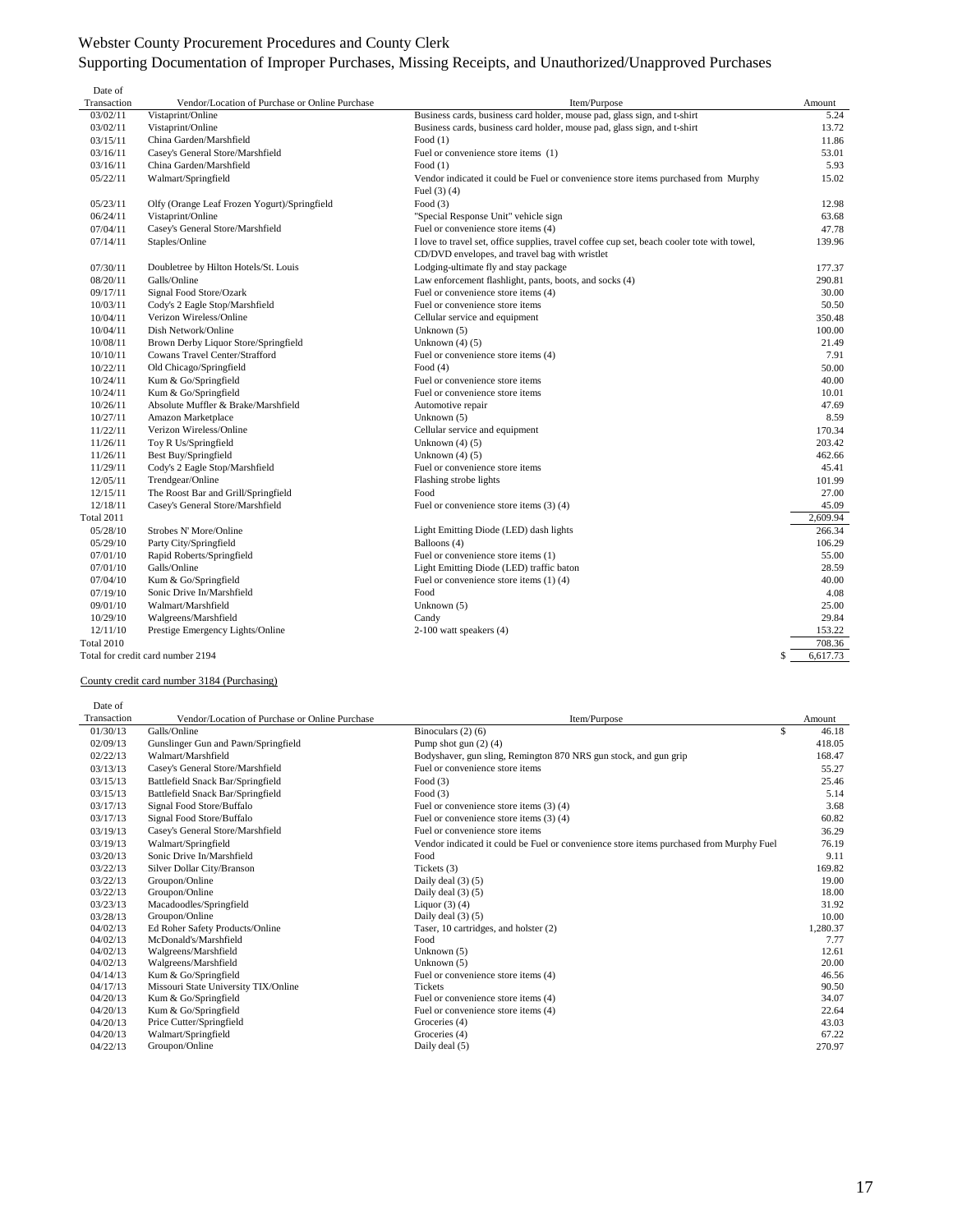## Supporting Documentation of Improper Purchases, Missing Receipts, and Unauthorized/Unapproved Purchases

| Date of<br>Transaction | Vendor/Location of Purchase or Online Purchase                   | Item/Purpose                                               | Amount         |
|------------------------|------------------------------------------------------------------|------------------------------------------------------------|----------------|
| 04/22/13               | Groupon/Online                                                   | Daily deal (5)                                             | 16.66          |
| 04/22/13               | Groupon/Online                                                   | Daily deal (5)                                             | 15.00          |
| 04/22/13               | Groupon/Online                                                   | Daily deal (5)                                             | 18.00          |
| 04/22/13               | Groupon/Online                                                   | Daily deal (5)                                             | 10.00          |
| 04/22/13               | Groupon/Online                                                   | Daily deal (5)                                             | 18.73          |
| 04/24/13               | Sonic Drive In/Marshfield                                        | Food                                                       | 8.79           |
| 04/25/13               |                                                                  | Veterinary services                                        | 80.75          |
| 04/25/13               | Deerfield Veterinary Hospital/Springfield<br>Walmart/Springfield | Groceries and cleaning supplies                            | 41.76          |
|                        | Kum & Go/Republic                                                | Fuel or convenience store items (4)                        |                |
| 04/27/13               | Amazon Marketplace/Online                                        | Unknown (5)                                                | 43.63          |
| 05/09/13               |                                                                  |                                                            | 10.55          |
| 05/10/13               | Amazon Marketplace/Online                                        | Unknown (5)                                                | 10.59          |
| 05/20/13               | Hampton Inn/St. Louis                                            | Lodging $(2)$                                              | 237.28         |
| 06/15/13               | Walmart/Springfield                                              | Groceries and alcohol (4)                                  | 70.80          |
| 06/15/13               | Dollar General/Springfield                                       | Funnels, hangers, and crackers (4)                         | 9.03           |
| 06/20/13               | Rapid Roberts/Marshfield                                         | Fuel or convenience store items                            | 25.01          |
| 06/22/13               | Chrysler Capital/Online                                          | Car payment (4)                                            | 432.75         |
| 06/27/13               | <b>GJS</b> Liquor Store/Online                                   | Unknown (5)                                                | 114.94         |
| 06/27/13               | Amazon Marketplace/Online                                        | Unknown (5)                                                | 18.98          |
| 06/27/13               | Amazon Marketplace/Online                                        | Unknown (5)                                                | 84.99          |
| 06/27/13               | Amazon Marketplace/Online                                        | Unknown (5)                                                | 84.99          |
| 06/27/13               | Amazon Marketplace/Online                                        | Unknown (5)                                                | 34.36          |
| 06/28/13               | Amazon Marketplace/Online                                        | Unknown (5)                                                | 15.94          |
| 07/01/13               | Cody's 2 Eagle Stop/Marshfield                                   | Fuel or convenience store items                            | 39.00          |
| 07/01/13               | Hy-Vee Gas/Springfield                                           | Fuel or convenience store items                            | 25.10          |
| 07/03/13               | Taco Bell/Marshfield                                             | Food                                                       | 6.90           |
| 07/03/13               | Walmart/Springfield                                              | Ninja blender and cleaning supplies                        | 98.96          |
| 07/04/13               | United Parcel Service/Online                                     | Shipping (4)                                               | 18.51          |
| 07/09/13               | Groupon/Online                                                   | Daily deal (5)                                             | 10.00          |
| <b>Total 2013</b>      |                                                                  |                                                            | 4.651.14       |
| 11/21/12               | Sonic Drive In/Marshfield                                        | Food                                                       | 7.66           |
| 11/21/12               | Price Cutter/Marshfield                                          | Groceries                                                  | 39.41          |
| 11/23/12               | Verizon Wireless/Online                                          | Cellular service or equipment                              | 233.70         |
| 11/26/12               | Cody's 2 Eagle Stop/Marshfield                                   | Fuel or convenience store items                            | 46.89          |
| 11/26/12               | Galls/Online                                                     | Ankle holster and shipping                                 | 47.29          |
| 12/19/12               | Galls/Online                                                     | Credit for return of ankle holster                         | (36.80)        |
| 12/01/12               | Kum & Go/Springfield                                             | Fuel $(4)$                                                 | 50.00          |
| 12/01/12               | Walmart/Springfield                                              | Oil change, antifreeze, and beverage (4)                   | 64.33          |
| 12/04/12               | Golden China Buffett/Marshfield                                  | Food                                                       | 7.55           |
| 12/05/12               | Golden China Buffett/Marshfield                                  | Food                                                       | 9.16           |
| 12/05/12               | Cody's 2 Eagle Stop/Marshfield                                   | Fuel or convenience store items                            | 41.05          |
| 12/12/12               | Hobby Lobby/Springfield                                          | Candy                                                      | 2.50           |
| 12/20/12               | Rokform/Online                                                   | Cellular phone accessories                                 | 106.00         |
| 12/28/12               | Galls/Online                                                     | Response jacket (2)                                        | 69.28          |
| 12/29/12               | Galls/Online                                                     | Sentry baton, scabbard, and rechargeable flashlight (2)(4) | 230.97         |
| 12/29/12               | Gold Star Holsters/Online                                        | $2$ holsters $(2)$ $(4)$                                   | 84.67          |
| <b>Total 2012</b>      |                                                                  |                                                            | 1,003.66       |
|                        | Total for credit card number 3184                                |                                                            | 5,654.80<br>\$ |
|                        |                                                                  |                                                            |                |

#### County credit card number 2186 (Building and Grounds)

| Date of     |                                                |                                                                                             |              |
|-------------|------------------------------------------------|---------------------------------------------------------------------------------------------|--------------|
| Transaction | Vendor/Location of Purchase or Online Purchase | Item/Purpose                                                                                | Amount       |
| 07/24/13    | Short Block Technologies (SBT)/Online          | Jet ski carpet (2)                                                                          | \$<br>104.95 |
| 07/24/13    | Rochford Supply/Online                         | Adhesive spray and foam for jet ski (2)                                                     | 113.25       |
| Total 2013  |                                                |                                                                                             | 218.20       |
| 05/26/12    | Livingsocial/Online                            | Daily deal $(4)$ $(5)$                                                                      | 23.00        |
| 05/26/12    | Galls/Online                                   | Training gun glock, knife, video surveillance sunglasses, reversible jacket, ankle holster, | 987.95       |
|             |                                                | duffle bag, fleece shirt, patrol ready bag, flashlight, tri-fold wallet, BDU belt, paracord |              |
|             |                                                | bracelet, gloves, bag watch, citation clip board, Swat knife, gloves, forensic tent, safety |              |
|             |                                                | ballcap, and medical bag kit (4)                                                            |              |
| 05/26/12    | 1-800-Flowers/Online                           | Flowers $(4)$                                                                               | 74.48        |
| 06/05/12    | Galls/Online                                   | Remington 870 14 inch blue training gun                                                     | 178.49       |
| 06/12/12    | Galls/Online                                   | Ankle holster, hidden badge wallet, tactical jacket                                         | 105.95       |
| 08/22/12    | Livingsocial/Online                            | Daily deal-restaurant gift cards (5)                                                        | 50.00        |
| 09/18/12    | Livingsocial/Online                            | Daily deal-restaurant gift cards (4) (5)                                                    | 14.00        |
| 10/04/12    | Galls/Online                                   | Clip on badge holder (1)                                                                    | 20.40        |
| 10/12/12    | Galls/Online                                   | Gloves(1)                                                                                   | 70.08        |
| 12/07/12    | Galls/Online                                   | Reflective name plate                                                                       | 4.25         |
| Total 2012  |                                                |                                                                                             | 1,528.60     |
| 11/14/11    | Laser Aiming Systems/Online                    | Left handed laser ready autolocking holster                                                 | 57.00        |
| 12/13/11    | Speedtech Lights/Online                        | Siren and LED lights.                                                                       | 264.82       |
| Total 2011  |                                                |                                                                                             | 321.82       |
|             | Total for credit card number 2186              |                                                                                             | 2,068.62     |
|             |                                                |                                                                                             |              |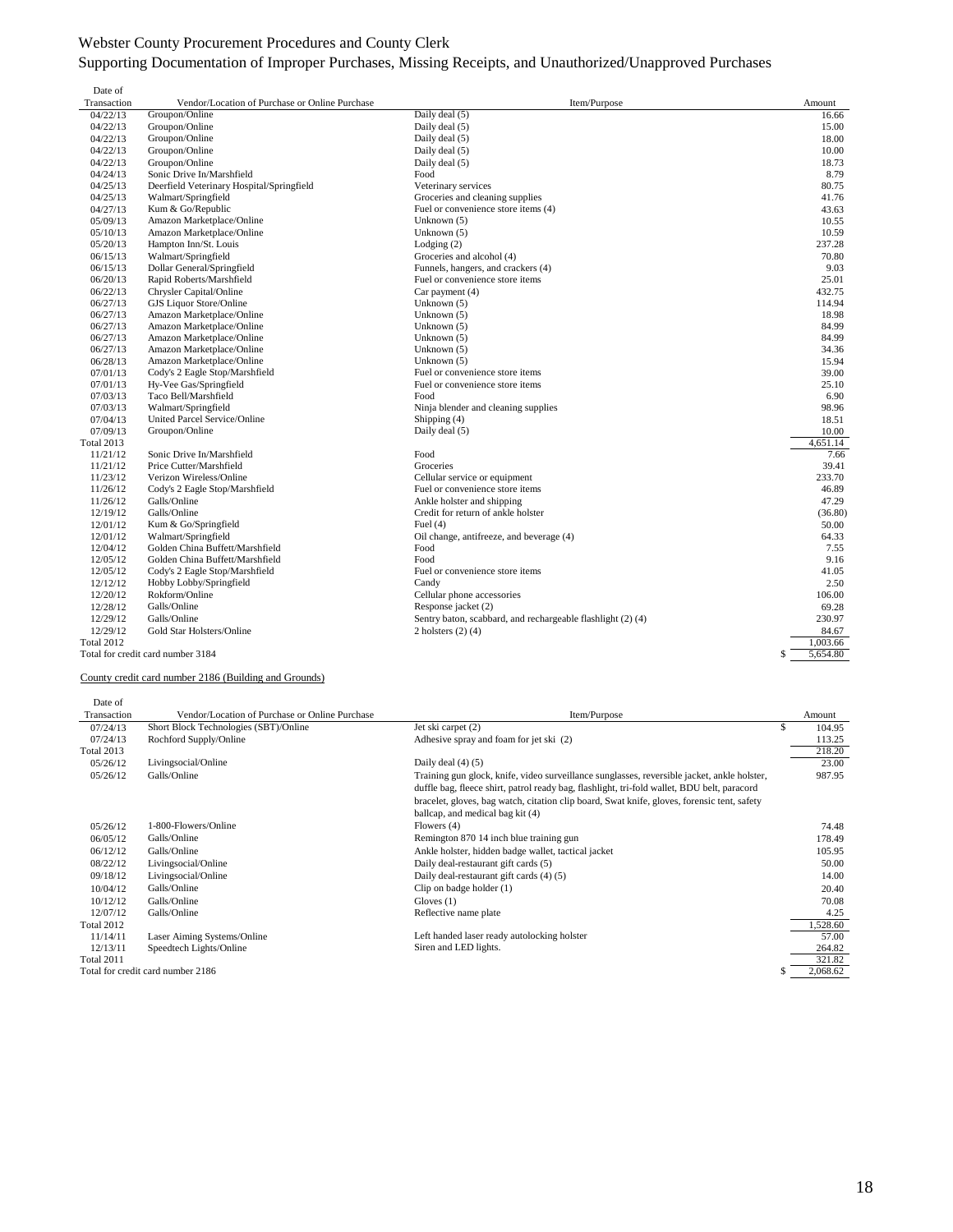#### Supporting Documentation of Improper Purchases, Missing Receipts, and Unauthorized/Unapproved Purchases

#### County credit card number 2202 (Disaster)

| Date of     |                                                |                                       |        |
|-------------|------------------------------------------------|---------------------------------------|--------|
| Transaction | Vendor/Location of Purchase or Online Purchase | Item/Purpose                          | Amount |
| 09/17/11    | Gunslinger Gun & Pawn/Springfield              | Semi automatic 9mm pistol (1) (2) (4) | 298.94 |
| Total 2011  |                                                |                                       | 298.94 |
|             | Total for credit card number 2202              |                                       | 298.94 |

#### County credit card number 2228 (Webster County #1)

| Date of     |                                                |                                                                                                                                                             |          |
|-------------|------------------------------------------------|-------------------------------------------------------------------------------------------------------------------------------------------------------------|----------|
| Transaction | Vendor/Location of Purchase or Online Purchase | Item/Purpose                                                                                                                                                | Amount   |
| 01/16/13    | Galls/Online                                   | Night vision binoculars (6), waterproof binoculars, video surveillance sunglasses, police \$<br>report holder, socks, silent key holder, and stylus pen (2) | 803.92   |
| 01/30/13    | Galls/Online                                   | Credit for return of police report holder (2)                                                                                                               | (29.92)  |
| Total 2013  |                                                |                                                                                                                                                             | 774.00   |
| 06/20/12    | Galls/Online                                   | Unknown $(5)$                                                                                                                                               | 188.93   |
| 09/12/12    | Hautelook/Online                               | Unknown $(3)$ $(5)$                                                                                                                                         | 37.95    |
| Total 2012  |                                                |                                                                                                                                                             | 226.88   |
| 06/17/11    | Bass Pro Shops/Springfield                     | Unknown $(1)$ $(5)$                                                                                                                                         | 699.92   |
| Total 2011  |                                                |                                                                                                                                                             | 699.92   |
|             | Total for credit card number 2228              |                                                                                                                                                             | 1,700.80 |
|             |                                                |                                                                                                                                                             |          |

#### County credit card number 2236 (Webster County #2)

| Date of                                            |                                                |          |              |  |           |
|----------------------------------------------------|------------------------------------------------|----------|--------------|--|-----------|
| Transaction                                        | Vendor/Location of Purchase or Online Purchase |          | Item/Purpose |  | Amount    |
| 1/11/2013                                          | Aqua Master Car and Truck Wash/Marshfield      | Car wash |              |  | 7.00      |
| Total for 2013                                     |                                                |          |              |  | 7.00      |
|                                                    | Total for credit card number 2236              |          |              |  | 7.00      |
| Total Personal Purchases using County Credit Cards |                                                |          |              |  | 16.347.89 |

(1) Credit card statement was created, altered, or transactions were marked "void" to conceal personal purchases.

(2) The billing and/or shipping address on the invoice was the County Clerk's Administrative Assistant's personal address.

(3) County Clerk's Administrative Assistant documented on the statements this item was a personal purchase, and he had included a personal check; however, the credit card

company provided documentation to verify a personal check was not included.

(4) Purchase was made on a county holiday or a weekend.

(5) An invoice was not retained and as a result, a description of items purchased could not be determined; however, credit card statements identified the transaction date, vendor, location, and amount.<br>In addition, applica were not typically used by the county. These transactions total \$2,718.69.

(6) Items were left by the Administrative Assistant at a police department in a city in a neighboring county, where he worked as a reserve officer.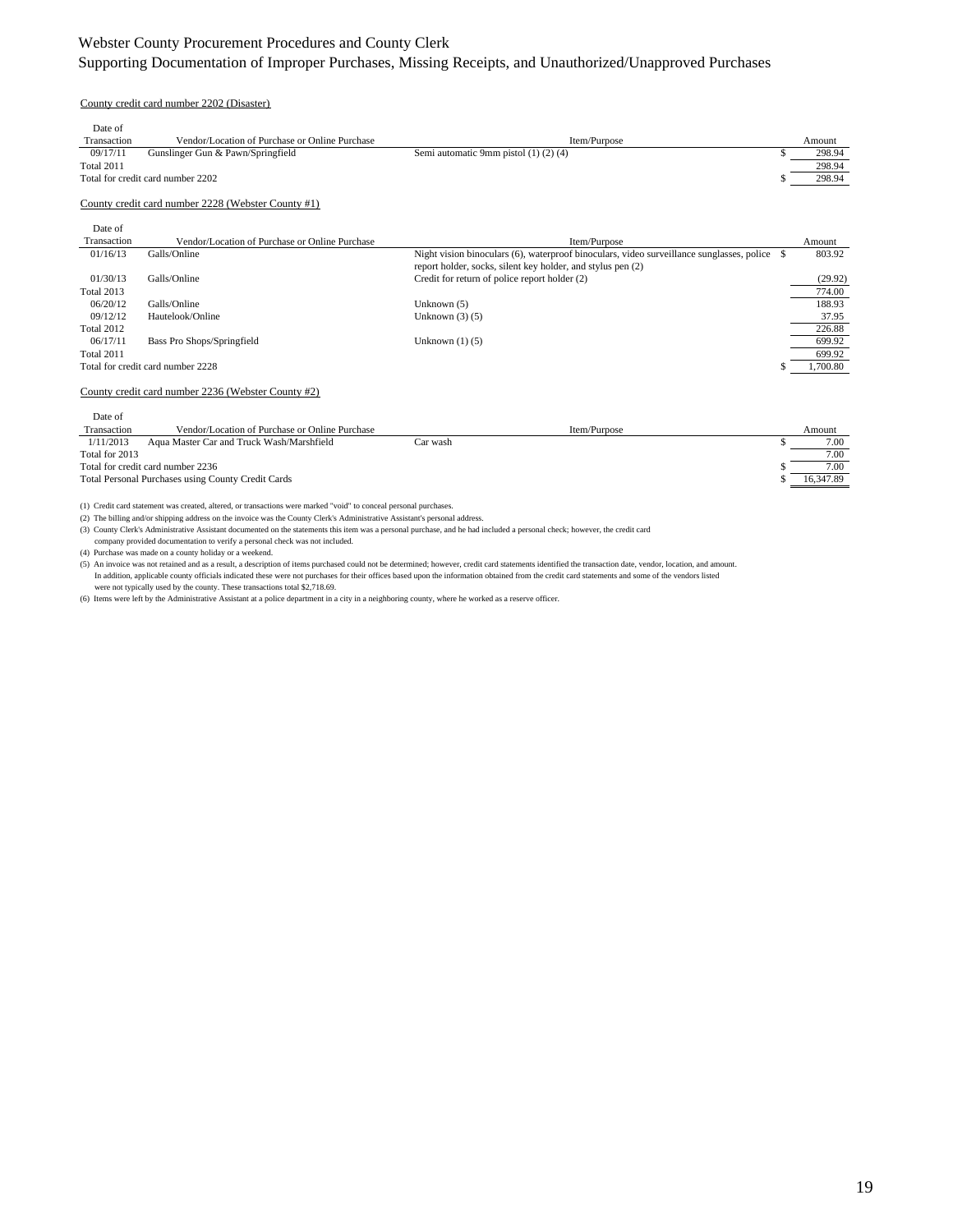Supporting Documentation of Improper Purchases, Missing Receipts, and Unauthorized/Unapproved Purchases

| <b>Check Date</b> | Check Number |    | Amount |
|-------------------|--------------|----|--------|
| 06/21/10          | 1011         | \$ | 106.29 |
| 08/16/10          | 1031         |    | 45.94  |
| 10/19/10          | 1024         |    | 25.00  |
| 10/24/11          | 1002         |    | 30.00  |
| 03/05/12          | 1022         |    | 27.00  |
| 09/21/12          | 1066         |    | 20.00  |
| 10/22/12          | 1039         |    | 14.00  |
| 12/21/12          | 1043         |    | 2.50   |
| Total             |              | S  | 270.73 |

Repayment of Personal Purchases by Personal Check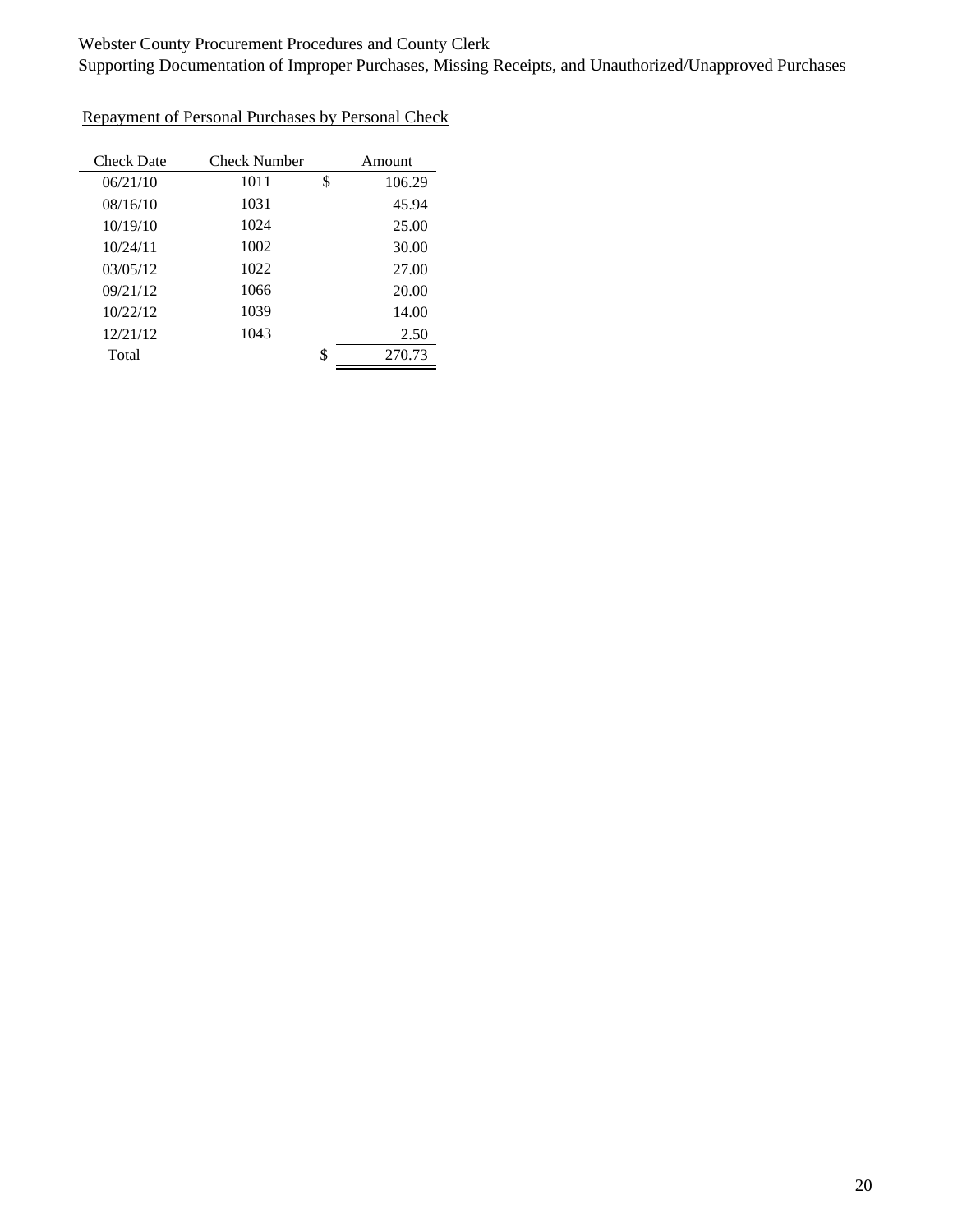## Supporting Documentation of Improper Purchases, Missing Receipts, and Unauthorized/Unapproved Purchases

#### Personal Purchases using County Staples Charge Account

|            |     |        |                                                                                        |           |           |                                            | Payment of     |                     |
|------------|-----|--------|----------------------------------------------------------------------------------------|-----------|-----------|--------------------------------------------|----------------|---------------------|
|            |     |        |                                                                                        |           |           |                                            | Purchases by   | Total Amount of     |
|            |     | County |                                                                                        |           | Amount of | Amount of                                  | Administrative | Purchases using     |
| Date of    |     | Check  |                                                                                        | Amount of |           | Purchases using Purchases using            | Assistant's    | <b>County Funds</b> |
| Check      |     | Number | Item/Purpose                                                                           | Purchases |           | County Funds County Coupons Personal Check |                | and Coupons         |
| 9/17/2012  | (1) | N/A    | Home speaker system, tomtom, am/fm projection clock radio, USB computer desk light, \$ | 562.69    | 0.00      | 559.99                                     | 2.70           | 559.99              |
|            |     |        | hand blender, men's rechargeable shaver, brownie pan, electric skillet, slow cooker,   |           |           |                                            |                |                     |
|            |     |        | cooler, sweeper, dirt devil steam mop, and candy                                       |           |           |                                            |                |                     |
| 10/15/2012 |     | 44651  | Gift card                                                                              | 25.00     | 0.00      | 25.00                                      | 0.00           | 25.00               |
| 1/31/2013  |     | 45410  | iPad cover, webcam, camcorder, organization center, and refurbished printer            | 225.67    | 4.42      | 221.25                                     | 0.00           | 225.67              |
| 3/18/2013  |     | 45728  | Light Emitting Diode (LED) Lantern and 2 Staples "easy buttons"                        | 36.98     | 0.00      | 36.98                                      | 0.00           | 36.98               |
| 6/11/2013  |     | 46319  | Surge protector                                                                        | 519.99    | 519.99    | 0.00                                       | 0.00           | 519.99              |
| 6/18/2013  |     | 46381  | External hard drive                                                                    | 89.99     | 89.99     | 0.00                                       | 0.00           | 89.99               |
| Total      |     |        |                                                                                        | 460.32    | 614.40    | 843.22                                     | 2.70           | 1,457.62            |

(1) Date noted was invoice date instead of check date.

#### Personal Purchases Using County Checks

|                  | County |                             |              |                                 |           |
|------------------|--------|-----------------------------|--------------|---------------------------------|-----------|
| Date of          | Check  |                             |              |                                 | Amount of |
| Check            | Number |                             | Item/Purpose | Vendor                          | Purchases |
| 11/13/2012       | 44870  | Postage and handling        |              | Galls                           | 20.00     |
| $10/18/2013$ (1) | 47105  | Taser holster and cartridge |              | <b>Ed Roher Safety Products</b> | 121.77    |
| Total            |        |                             |              |                                 | 141.77    |

(1) Items were ordered in May 2013.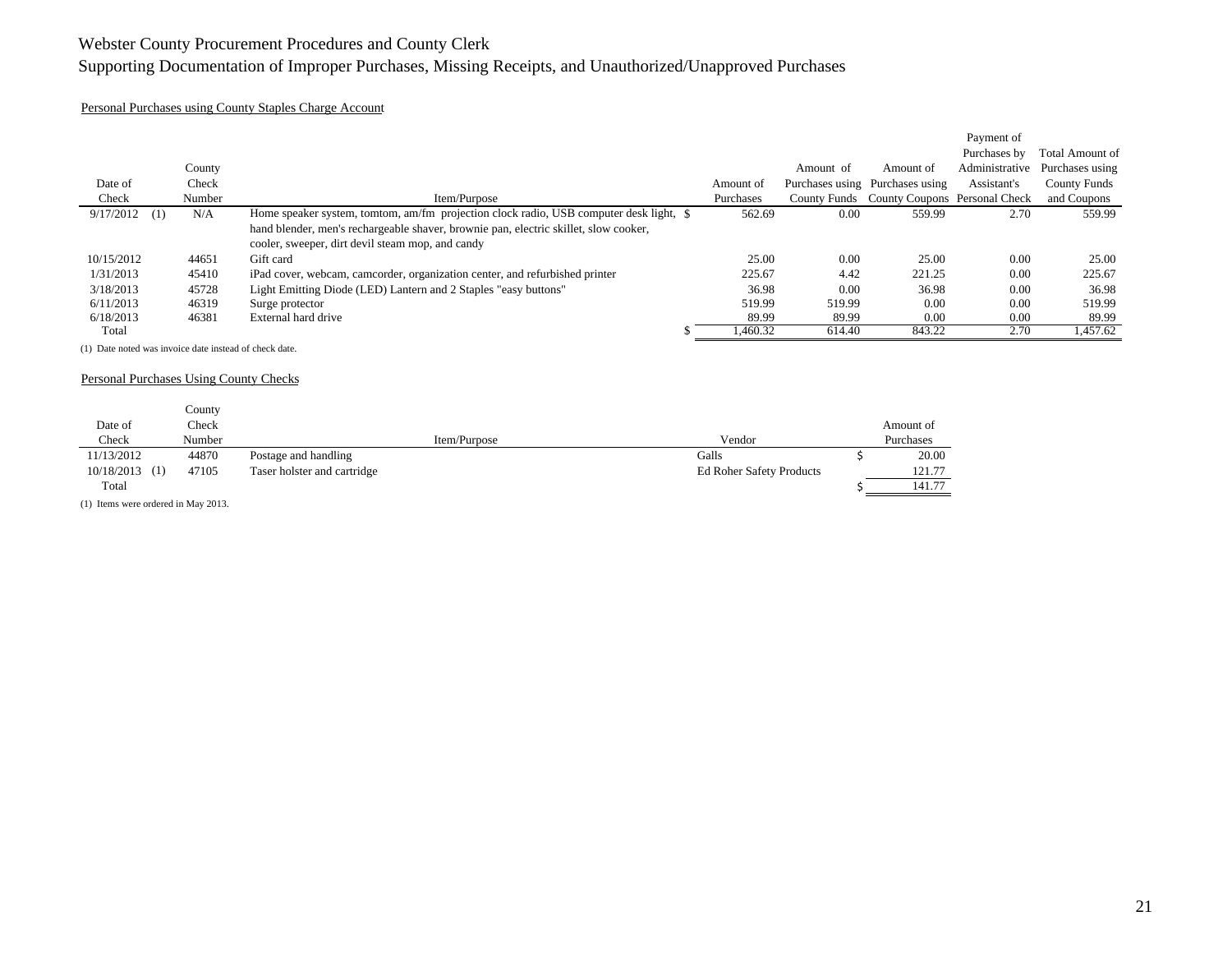## Webster County Procurement Procedures and County Clerk Supporting Documentation of Improper Purchases, Missing Receipts, and Unauthorized/Unapproved Purchases

## Missing Cash Receipts

|               | Manual<br>Receipt |                          |                                    | Amount       |
|---------------|-------------------|--------------------------|------------------------------------|--------------|
| Date Received | Number            | <b>ATV Permit Number</b> | Type of receipt                    | Received     |
| 07/09/12      | 3394              | N/A                      | Notary service                     | \$<br>2.00   |
| 08/02/12      | 4011              | N/A                      | Notary commission                  | 3.00         |
| 08/16/12      | 3402              | N/A                      | Notary service                     | 2.00         |
| 08/16/12      | 3404              | N/A                      | Notary commission                  | 3.00         |
| 08/23/12      | 4020              | N/A                      | Notary service                     | 2.00         |
| 08/29/12      | 4032              | N/A                      | Notary commission                  | 3.00         |
| 08/29/12      | 4033              | N/A                      | Public service request             | 9.00         |
| 09/04/12      | 4035              | N/A                      | Notary commission                  | 3.00         |
| 09/18/12      | Not available     | 10000                    | <b>ATV Permit</b>                  | 10.00        |
| 10/12/12      | 3420              | 10008 and 10009          | <b>ATV</b> Permits                 | 20.00        |
| 10/14/12      | 3425              | N/A                      | Notary commission                  | 3.00         |
| 10/23/12      | 3429              | 10017                    | <b>ATV</b> Permit                  | 10.00        |
| 10/24/12      | 3430              | N/A                      | Notary commission                  | 3.00         |
| 10/25/12      | Not available     | 10019                    | <b>ATV</b> Permit                  | 10.00        |
| Not available | Not available     | 10029                    | <b>ATV</b> Permit                  | 10.00        |
| 11/16/12      | 4049              | N/A                      | Notary service                     | 2.00         |
| 11/20/12      | 4051              | N/A                      | Notary commission                  | 3.00         |
| 11/26/12      | 3437              | 10031                    | <b>ATV</b> Permit                  | 10.00        |
| 11/26/12      | 3438              | 10032                    | <b>ATV</b> Permit                  | 10.00        |
| 12/03/12      | 3443              | N/A                      | Notary service                     | 2.00         |
| 12/03/12      | 3444              | N/A                      | Notary service                     | 2.00         |
| 01/04/13      | 3467              | N/A                      | Notary commission                  | 3.00         |
| 01/31/13      | 3490              | N/A                      | Notary service                     | 2.00         |
| 02/19/13      | 4062              | N/A                      | Notary commission                  | 3.00         |
| 02/20/13      | 4063              | N/A                      | Notary commission                  | 3.00         |
| 03/13/13      | Not available     | 10051                    | <b>ATV Permit</b>                  | 10.00        |
| 03/15/13      | 3503              | 10052                    | <b>ATV</b> Permit                  | 10.00        |
| 03/19/13      | 3506              | N/A                      | Notary commission                  | 3.00         |
| 03/20/13      | 3507              | N/A                      | Notary commission                  | 3.00         |
| 03/28/13      | 3512              | 10054                    | <b>ATV Permit</b>                  | 10.00        |
| 03/28/13      | 3514              | N/A                      | Notary commission                  | 3.00         |
| 04/03/13      | 3517              | N/A                      | Notary service                     | 2.00         |
| 04/04/13      | 3518              | 10056                    | <b>ATV Permit</b>                  | 10.00        |
| 04/18/13      | 3521              | N/A                      | Notary service                     | 2.00         |
| 04/19/13      | 3527              | N/A                      | Notary service                     | 2.00         |
| 05/07/13      | 3529              | 10059                    | <b>ATV Permit</b>                  | 10.00        |
| 05/28/13      | Not available     | N/A                      | Liquor license numbers 983 and 984 | 3.00         |
| Total         |                   |                          |                                    | \$<br>201.00 |